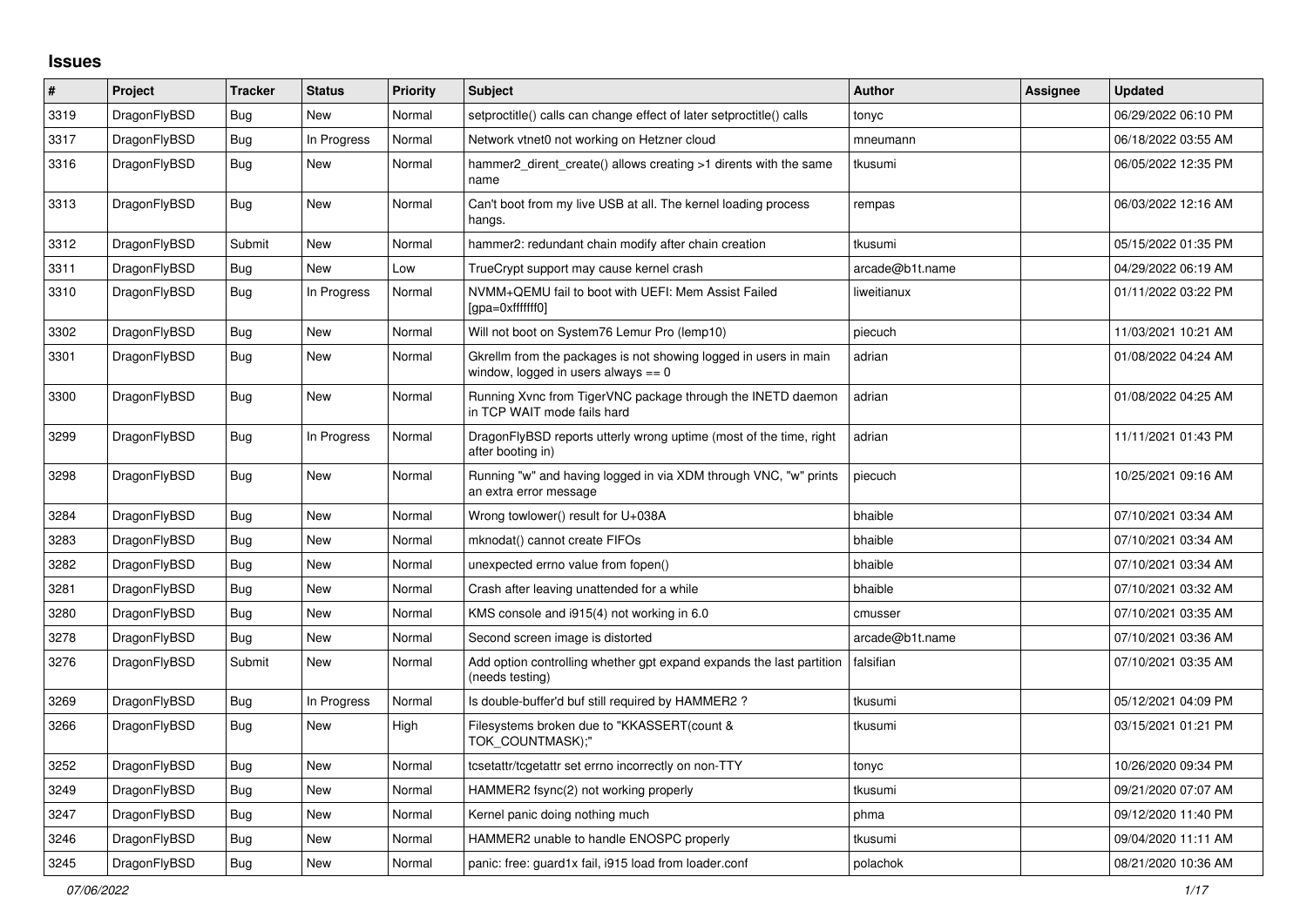| $\vert$ # | <b>Project</b> | <b>Tracker</b> | <b>Status</b> | <b>Priority</b> | <b>Subject</b>                                                                                                                                              | Author            | Assignee | <b>Updated</b>      |
|-----------|----------------|----------------|---------------|-----------------|-------------------------------------------------------------------------------------------------------------------------------------------------------------|-------------------|----------|---------------------|
| 3243      | DragonFlyBSD   | Bug            | <b>New</b>    | Normal          | SMART status not reported properly for SSD disks                                                                                                            | daftaupe          |          | 09/09/2020 11:03 PM |
| 3240      | DragonFlyBSD   | Bug            | New           | High            | compile error because of openssl with /usr/dports/security/rhash for<br>mysgl 8 install                                                                     | <b>UlasSAYGIN</b> |          | 06/04/2020 08:05 AM |
| 3239      | DragonFlyBSD   | <b>Bug</b>     | New           | Normal          | unable to SIGKILL glitched emacs                                                                                                                            | piecuch           |          | 05/26/2020 03:30 AM |
| 3238      | DragonFlyBSD   | Bug            | New           | Normal          | race conditions when printing from vkernel console                                                                                                          | piecuch           |          | 05/19/2020 02:50 PM |
| 3235      | DragonFlyBSD   | <b>Bug</b>     | New           | Normal          | Kernel panic in devfs vnops.c                                                                                                                               | mneumann          |          | 04/28/2020 07:00 AM |
| 3231      | DragonFlyBSD   | <b>Bug</b>     | New           | Normal          | wifi drops on 5.8                                                                                                                                           | tse               |          | 04/06/2020 05:08 AM |
| 3228      | DragonFlyBSD   | <b>Bug</b>     | New           | Low             | pfi kif unref: state refcount $\leq$ 0 in dmesg                                                                                                             | justin            |          | 03/05/2021 06:39 AM |
| 3227      | DragonFlyBSD   | Submit         | New           | Normal          | Add HAMMER2 instructions in the installation medium README                                                                                                  | daftaupe          |          | 03/26/2020 03:34 PM |
| 3226      | DragonFlyBSD   | <b>Bug</b>     | New           | Normal          | Xorg freezes in vm: thread stuck in "objtrm1"                                                                                                               | peeter            |          | 04/08/2020 02:10 AM |
| 3225      | DragonFlyBSD   | <b>Bug</b>     | New           | Normal          | nfsd freeze when using gemu                                                                                                                                 | tse               |          | 03/17/2020 11:52 AM |
| 3224      | DragonFlyBSD   | <b>Bug</b>     | New           | Normal          | Kernel panic when trying to ping6                                                                                                                           | zhtw              |          | 03/08/2020 08:55 AM |
| 3222      | DragonFlyBSD   | Bug            | New           | Normal          | gcc - undefined reference to '___ atomic_load' (missing libatomic?)                                                                                         | mneumann          |          | 02/08/2020 02:45 AM |
| 3219      | DragonFlyBSD   | <b>Bug</b>     | <b>New</b>    | Normal          | x11/xorg port can not be build                                                                                                                              | <b>UlasSAYGIN</b> |          | 03/31/2020 08:57 AM |
| 3218      | DragonFlyBSD   | <b>Bug</b>     | New           | Normal          | Kernel panics are not sent to comconsole when booted over EFI                                                                                               | mqudsi            |          | 12/02/2019 08:52 PM |
| 3217      | DragonFlyBSD   | <b>Bug</b>     | New           | Normal          | rescue tools: make install fails if rescue folder doesn't exist                                                                                             | t dfbsd           |          | 11/27/2019 08:16 PM |
| 3215      | DragonFlyBSD   | Bug            | <b>New</b>    | Normal          | Hang in tcdrain(3) after write(3)                                                                                                                           | noloader          |          | 11/25/2019 03:08 PM |
| 3209      | DragonFlyBSD   | Bug            | New           | Normal          | svc has some minor bugs                                                                                                                                     | arcade@b1t.name   |          | 10/24/2019 09:08 AM |
| 3208      | DragonFlyBSD   | <b>Bug</b>     | New           | Normal          | Crash related to nfsd                                                                                                                                       | tse               |          | 06/11/2020 05:52 AM |
| 3206      | DragonFlyBSD   | Submit         | New           | Normal          | update psm/kbd to FreeBSD 12.0 code                                                                                                                         | htse              |          | 10/05/2019 03:49 PM |
| 3201      | DragonFlyBSD   | Submit         | New           | Normal          | Fixes make search display                                                                                                                                   | htse              |          | 08/20/2021 04:02 PM |
| 3199      | DragonFlyBSD   | Bug            | New           | Normal          | PFS label not found panic                                                                                                                                   | tse               |          | 08/21/2019 03:51 AM |
| 3197      | DragonFlyBSD   | Bug            | New           | Normal          | DragonFly upgrades                                                                                                                                          | tse               |          | 04/18/2020 04:18 PM |
| 3196      | DragonFlyBSD   | <b>Bug</b>     | <b>New</b>    | Normal          | test issue after redmine upgrade (2)                                                                                                                        | tuxillo           |          | 07/05/2019 04:33 AM |
| 3194      | DragonFlyBSD   | Bug            | New           | High            | Hammer kernel crash on mirror-stream of PFS after upgrade<br>(assertion "cursor->flags &<br>HAMMER_CURSOR_ITERATE_CHECK" failed in<br>hammer btree iterate) | Anonymous         |          | 06/29/2019 01:32 PM |
| 3189      | DragonFlyBSD   | Bug            | <b>New</b>    | Normal          | Allow DragonFly Mail Agent to accept an alternate config via<br>command line switch                                                                         | iang              |          | 08/16/2021 12:42 AM |
| 3184      | DragonFlyBSD   | <b>Bug</b>     | New           | Normal          | tsleep(9) return value when PCATCH specified                                                                                                                | tkusumi           |          | 04/03/2019 06:49 AM |
| 3170      | DragonFlyBSD   | Bug            | New           | Normal          | repeatable nfsd crash                                                                                                                                       | tse               |          | 06/11/2020 05:52 AM |
| 3165      | DragonFlyBSD   | Bug            | New           | Normal          | Looping at boot time                                                                                                                                        | gop               |          | 12/28/2018 01:04 PM |
| 3157      | DragonFlyBSD   | Bug            | <b>New</b>    | Normal          | TP-Link UE300 not working in 5.2-RELEASE                                                                                                                    | tuxillo           |          | 11/15/2018 02:08 PM |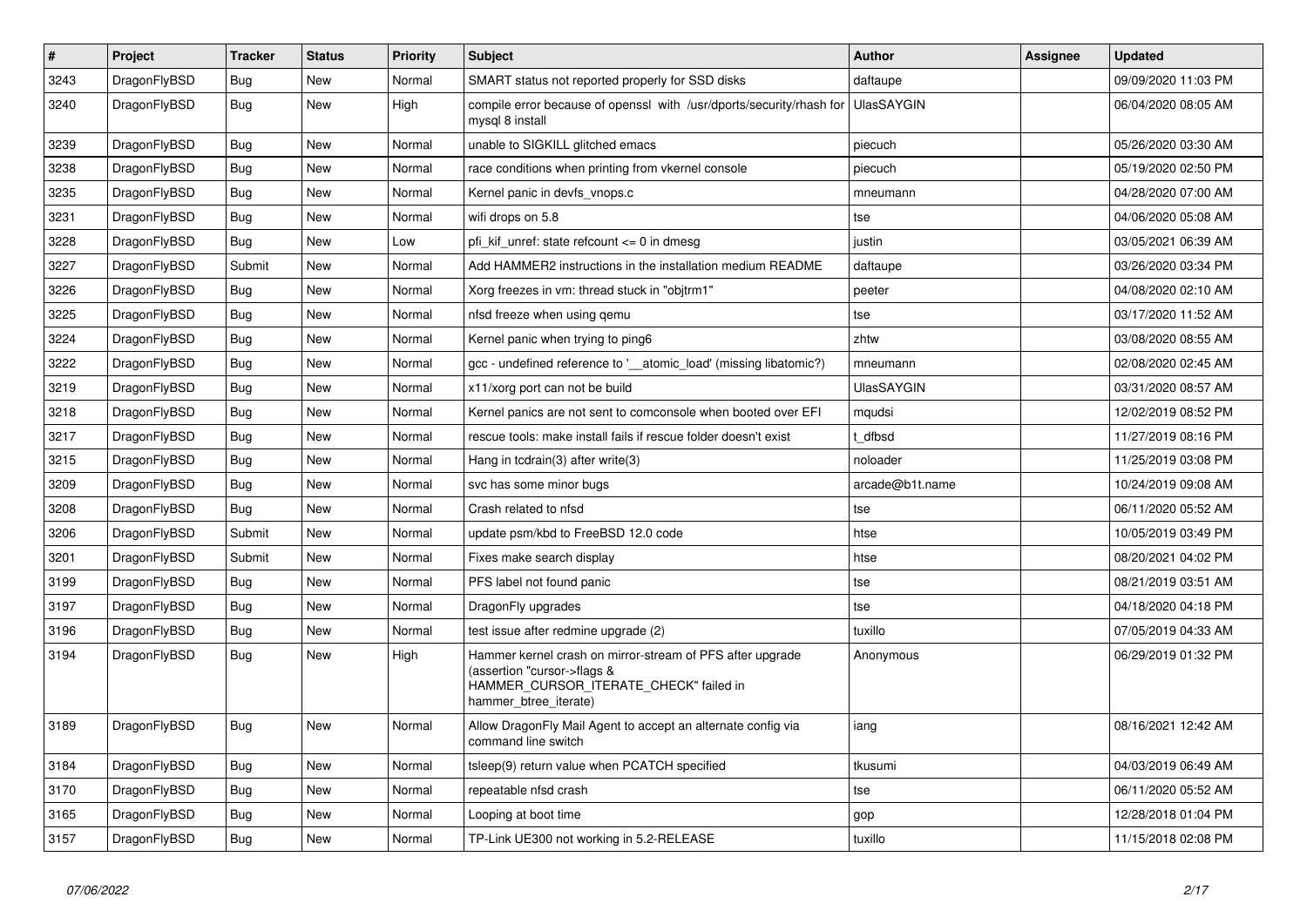| #    | Project      | <b>Tracker</b> | <b>Status</b> | <b>Priority</b> | Subject                                                                                                            | Author                 | Assignee | <b>Updated</b>      |
|------|--------------|----------------|---------------|-----------------|--------------------------------------------------------------------------------------------------------------------|------------------------|----------|---------------------|
| 3152 | DragonFlyBSD | <b>Bug</b>     | Feedback      | Normal          | Console's size in ttyv0 and single user mode is sticking to 80x25,<br>while ttyv1 can make use of the whole screen | overtime               |          | 02/24/2019 01:08 AM |
| 3147 | DragonFlyBSD | Submit         | New           | Normal          | Enable headless installation                                                                                       | ddegroot               |          | 10/09/2018 01:25 PM |
| 3143 | DragonFlyBSD | Bug            | New           | Normal          | assertion "0" failed in hammer2 inode xop chain sync                                                               | cbin                   |          | 07/18/2018 12:50 PM |
| 3142 | DragonFlyBSD | Submit         | <b>New</b>    | Normal          | lib/libdmsg: Unbreak using new API EVP_CIPHER_CTX_new()                                                            | tkusumi                |          | 07/08/2018 04:18 AM |
| 3141 | DragonFlyBSD | <b>Bug</b>     | New           | Normal          | dhclient blocks boot process                                                                                       | rowo                   |          | 12/16/2018 11:01 AM |
| 3139 | DragonFlyBSD | Bug            | <b>New</b>    | Normal          | USB Mouse Does Not Work in DragonflyBSD guest on VirtualBox                                                        | chiguy1256             |          | 06/24/2018 10:14 PM |
| 3135 | DragonFlyBSD | Submit         | New           | Normal          | Add EVFILT_RECV and EVFILT_SEND                                                                                    | tautolog               |          | 05/25/2018 09:59 PM |
| 3134 | DragonFlyBSD | Bug            | New           | Normal          | RFC 3021 (/31 networks) appear to be unsupported                                                                   | jailbird               |          | 05/16/2018 11:03 PM |
| 3132 | DragonFlyBSD | Bug            | <b>New</b>    | Low             | unifdef mined                                                                                                      | bcallah                |          | 04/26/2018 08:34 PM |
| 3129 | DragonFlyBSD | <b>Bug</b>     | New           | High            | Kernel panic with 5.2.0 on A2SDi-4C-HLN4F                                                                          | stateless              |          | 04/24/2018 12:50 AM |
| 3124 | DragonFlyBSD | Bug            | <b>New</b>    | High            | DragonFlyBSD 5.0.2 with Hammer2 with UEFI install doesn't boot                                                     | wiesl                  |          | 06/18/2019 05:07 AM |
| 3120 | DragonFlyBSD | <b>Bug</b>     | New           | Normal          | Intel AC 8260 firmware does not load                                                                               | Vintodrimmer           |          | 08/28/2018 03:30 AM |
| 3117 | DragonFlyBSD | Bug            | New           | Normal          | Problem with colours if "intel" video-driver used                                                                  | dpostolov              |          | 01/07/2018 11:35 PM |
| 3116 | DragonFlyBSD | Bug            | New           | Normal          | da0 detects on very big volume if to _remove_ usb install stick and<br>reboot on Intel NUC5PPYH                    | dpostolov              |          | 01/07/2018 09:40 PM |
| 3113 | DragonFlyBSD | Bug            | In Progress   | Urgent          | Booting vKernel fails due being out of swap space                                                                  | tcullen                |          | 05/11/2021 04:14 AM |
| 3111 | DragonFlyBSD | <b>Bug</b>     | In Progress   | High            | Mouse lags every second heavily under X11                                                                          | mneumann               |          | 12/12/2017 09:46 PM |
| 3110 | DragonFlyBSD | <b>Bug</b>     | New           | Normal          | crash with ipfw3 under load                                                                                        | bnegre82               |          | 12/09/2017 06:22 AM |
| 3107 | DragonFlyBSD | Bug            | <b>New</b>    | Low             | ACPI interrupt storm when loading i915 on Lenovo T460                                                              | oyvinht                |          | 07/15/2020 07:01 AM |
| 3101 | DragonFlyBSD | <b>Bug</b>     | New           | Low             | PFI CGI install not working in dragonflybsd 5.0.1 USB install                                                      | bnegre82               |          | 05/11/2021 04:14 AM |
| 3076 | DragonFlyBSD | Bug            | New           | Normal          | sys/dev/netif/ig_hal/e1000_ich8lan.c:1594: sanity checking mixup?                                                  | dcb                    |          | 10/11/2017 01:58 AM |
| 3052 | DragonFlyBSD | Bug            | New           | Normal          | panic DragonFly v4.8.1-RELEASE by mounting a malformed NTFS<br>image [64.000]                                      | open.source@ribose.com |          | 08/14/2017 03:22 AM |
| 3051 | DragonFlyBSD | Bug            | New           | Normal          | panic DragonFly v4.8.1-RELEASE by mounting a malformed NTFS<br>image [12.000]                                      | open.source@ribose.com |          | 08/14/2017 03:20 AM |
| 3049 | DragonFlyBSD | Bug            | <b>New</b>    | Normal          | panic DragonFly v4.8.1-RELEASE by mounting a malformed<br>msdosfs image [12.128]                                   | open.source@ribose.com |          | 08/14/2017 02:53 AM |
| 3047 | DragonFlyBSD | <b>Bug</b>     | New           | Normal          | HAMMER critical write error                                                                                        | samuel                 |          | 06/19/2019 09:50 AM |
| 3041 | DragonFlyBSD | Submit         | New           | Normal          | firmware: Remove embedding of multiple images in one module.                                                       | Anonymous              |          | 12/25/2020 02:15 AM |
| 3036 | DragonFlyBSD | <b>Bug</b>     | New           | Normal          | panic in icmp_redirect_start() ASSERT_IN_NETISR(0)                                                                 | tautolog               |          | 05/11/2017 07:27 PM |
| 3035 | DragonFlyBSD | Bug            | New           | Normal          | panic: assertion "cpu >= 0 && cpu < ncpus" failed in netisr_cpuport<br>at /usr/src/sys/net/netisr2.h:87            | masu                   |          | 05/11/2017 01:24 AM |
| 3029 | DragonFlyBSD | <b>Bug</b>     | New           | Normal          | Running DflyBSD 4.8 on FreeBSD bhyve as a guest                                                                    | iron                   |          | 05/13/2022 04:33 AM |
| 3025 | DragonFlyBSD | Bug            | New           | Normal          | sys/dev/powermng/powernow/powernow.c:284: bad comparison?                                                          | dcb                    |          | 09/23/2017 07:45 AM |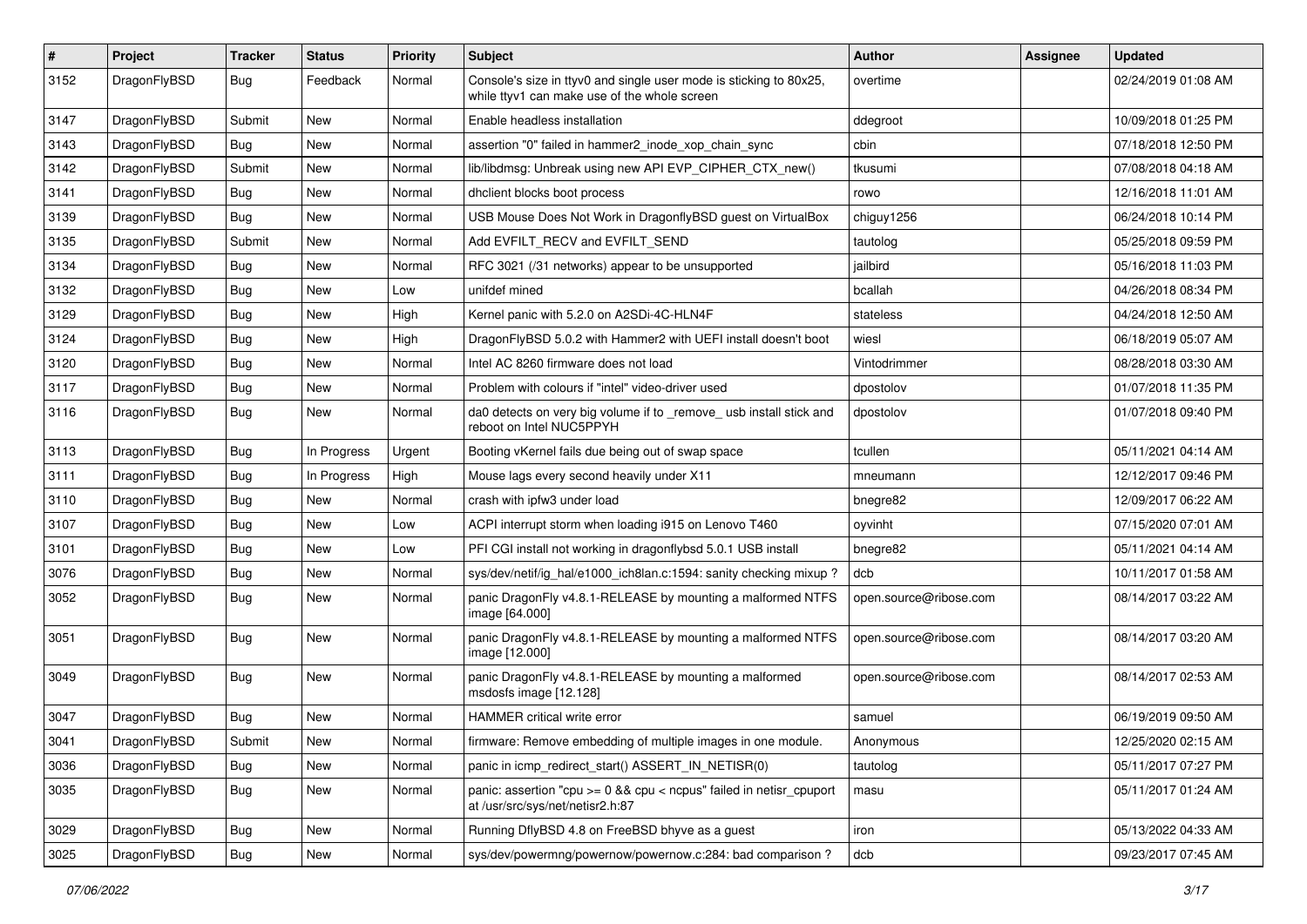| $\sharp$ | Project      | <b>Tracker</b> | <b>Status</b> | <b>Priority</b> | Subject                                                                                                | Author          | Assignee | <b>Updated</b>      |
|----------|--------------|----------------|---------------|-----------------|--------------------------------------------------------------------------------------------------------|-----------------|----------|---------------------|
| 3024     | DragonFlyBSD | Bug            | <b>New</b>    | Low             | sys/dev/netif/wi/if_wi.c:1090]: (style) Redundant condition                                            | dcb             |          | 04/11/2017 11:56 AM |
| 3022     | DragonFlyBSD | Bug            | New           | Normal          | sys/dev/netif/ath/ath/if_ath.c:2142: strange bitmask?                                                  | dcb             |          | 04/11/2017 11:49 AM |
| 3021     | DragonFlyBSD | <b>Bug</b>     | In Progress   | Normal          | sys/dev/drm/i915/i915_gem_stolen.c:115]: (error) Signed integer<br>overflow for expression '65535<<20' | dcb             |          | 04/11/2017 12:46 PM |
| 3018     | DragonFlyBSD | Bug            | <b>New</b>    | Normal          | sys/bus/u4b/wlan/if_run.c:5464]: (style) Redundant condition                                           | dcb             |          | 04/11/2017 11:26 AM |
| 3011     | DragonFlyBSD | <b>Bug</b>     | In Progress   | Normal          | dragonfly/sys/dev/netif/re/re.c: suspicious code ?                                                     | dcb             |          | 07/29/2017 01:26 AM |
| 3006     | DragonFlyBSD | <b>Bug</b>     | <b>New</b>    | Normal          | boot0cfg: panic in kern_udev.c in function _udev_dict_set_cstr when<br>installing in VirtualBox        | MichiGreat      |          | 04/01/2017 02:22 PM |
| 2994     | DragonFlyBSD | Bug            | <b>New</b>    | Normal          | Intermittent boot hangs after git: hammer - HAMMER Version 7                                           | davshao         |          | 03/30/2017 02:06 PM |
| 2972     | DragonFlyBSD | Bug            | <b>New</b>    | Normal          | ipfw3 "deny to me" does not work correctly                                                             | mneumann        |          | 12/27/2016 12:11 PM |
| 2970     | DragonFlyBSD | Bug            | <b>New</b>    | Normal          | kernel 4.7: "Is -I" causes panic on UDF filesystem: "bgetvp -<br>overlapping buffer"                   | peeter          |          | 12/21/2016 02:46 AM |
| 2958     | DragonFlyBSD | Bug            | Feedback      | Normal          | Hammer FS dies during pruning after massive write load                                                 | neilb           |          | 10/11/2016 04:20 AM |
| 2957     | DragonFlyBSD | <b>Bug</b>     | Feedback      | Normal          | swapoff -a followed by swapon -a doesn't give your swap back                                           | neilb           |          | 10/09/2016 04:17 AM |
| 2936     | DragonFlyBSD | Bug            | <b>New</b>    | Normal          | loader.efi crashes while loading kernel                                                                | spaceille       |          | 08/20/2016 06:17 AM |
| 2933     | DragonFlyBSD | Submit         | New           | Normal          | Remove unix domain socket support from cat(1)                                                          | sevan           |          | 08/01/2016 08:10 PM |
| 2931     | DragonFlyBSD | <b>Bug</b>     | <b>New</b>    | Low             | 'gdb' of 'vkernel' unable to print backtrace                                                           | tofergus        |          | 07/26/2016 01:51 PM |
| 2930     | DragonFlyBSD | Bug            | <b>New</b>    | High            | 'objcache' causes panic during 'nfs_readdir'                                                           | tofergus        |          | 07/26/2016 01:09 PM |
| 2924     | DragonFlyBSD | <b>Bug</b>     | <b>New</b>    | Normal          | cat -v fails to tag characters in extended table with M- prefix with<br>some locales                   | sevan           |          | 07/11/2016 07:18 AM |
| 2921     | DragonFlyBSD | Submit         | <b>New</b>    | Normal          | Allow moused to accept userland mouse events                                                           | tautolog        |          | 05/11/2021 04:08 AM |
| 2917     | DragonFlyBSD | Bug            | New           | Normal          | da8: reading primary partition table: error accessing offset<br>000000000000 for 512                   | liweitianux     |          | 05/11/2021 08:43 PM |
| 2915     | DragonFlyBSD | Bug            | <b>New</b>    | High            | Hammer mirror-copy problem                                                                             | t dfbsd         |          | 08/25/2016 05:28 AM |
| 2898     | DragonFlyBSD | <b>Bug</b>     | <b>New</b>    | Normal          | <b>HAMMER</b> panic                                                                                    | pavalos         |          | 11/03/2018 07:05 AM |
| 2892     | DragonFlyBSD | Bug            | <b>New</b>    | Normal          | swap pager:indefinite wait bufferf error                                                               | <b>Ihmwzy</b>   |          | 02/21/2016 10:32 PM |
| 2891     | DragonFlyBSD | <b>Bug</b>     | <b>New</b>    | Normal          | Kernel panic in IEEE802.11 related code                                                                | shamaz          |          | 05/29/2016 05:49 PM |
| 2890     | DragonFlyBSD | <b>Bug</b>     | New           | Normal          | not able to boot usb installer on Toshiba Chromebook 2                                                 | johnnywhishbone |          | 02/22/2016 03:42 AM |
| 2887     | DragonFlyBSD | Bug            | <b>New</b>    | Low             | Missing extattr_namespace_to_string and<br>extattr_string_to_namespace functions                       | rubenk          |          | 02/06/2016 05:09 AM |
| 2886     | DragonFlyBSD | Bug            | New           | Normal          | dragonfly mail agent: sending a testmail causes high system load                                       | worf            |          | 02/05/2016 05:53 AM |
| 2882     | DragonFlyBSD | Bug            | New           | Low             | bridge sends packets from individual interfaces                                                        | arcade@b1t.name |          | 01/09/2016 12:43 PM |
| 2881     | DragonFlyBSD | <b>Bug</b>     | New           | Normal          | Pulseaudio hangs/resets system when starting X11                                                       | mneumann        |          | 01/09/2016 03:08 AM |
| 2878     | DragonFlyBSD | <b>Bug</b>     | New           | Low             | [fix] CCVER problem when using clang and cpu extensions<br>(intrinsics)                                | arcade@b1t.name |          | 06/24/2016 04:25 AM |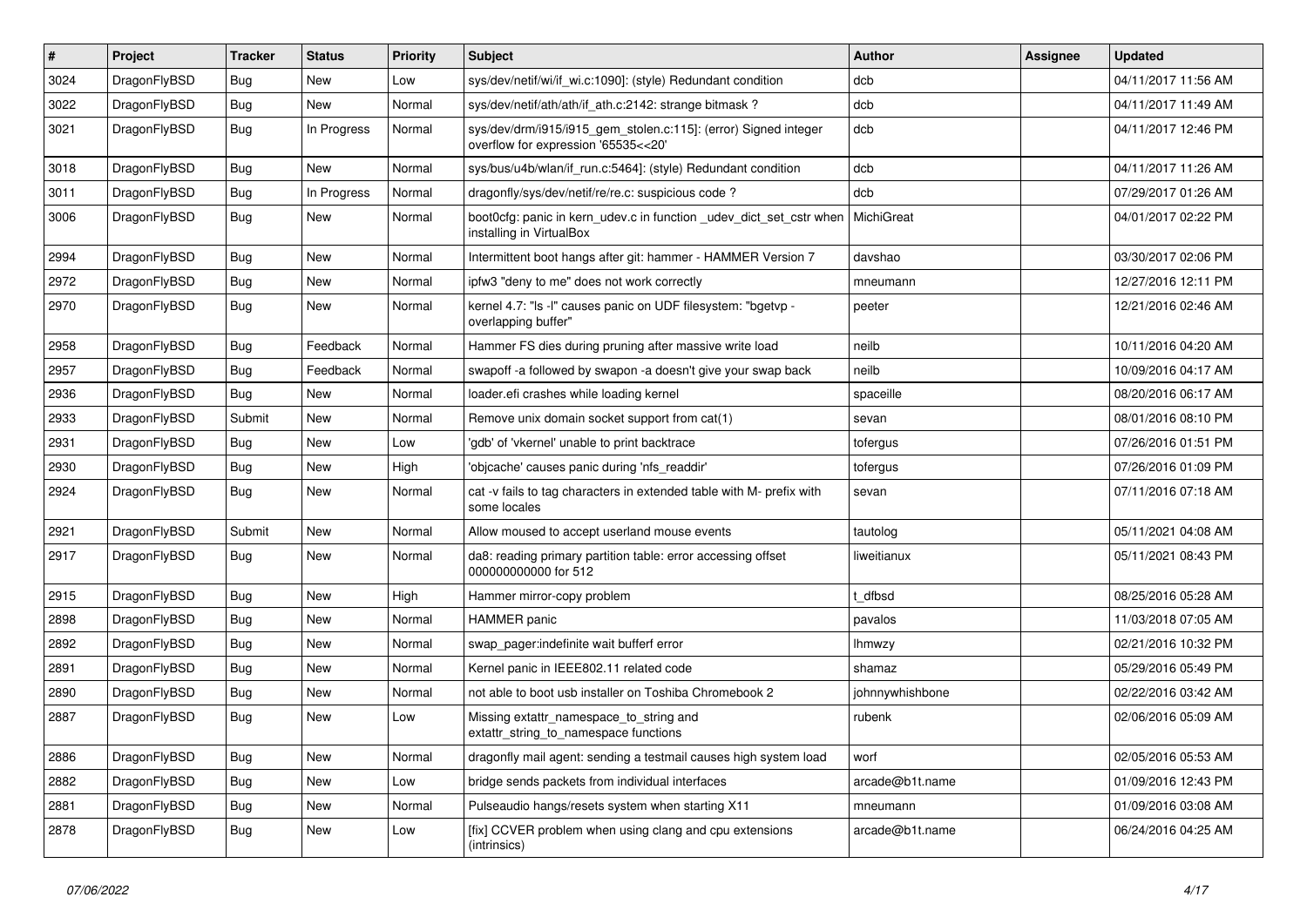| #    | Project      | <b>Tracker</b> | <b>Status</b> | <b>Priority</b> | <b>Subject</b>                                                                                                       | <b>Author</b>    | Assignee | <b>Updated</b>      |
|------|--------------|----------------|---------------|-----------------|----------------------------------------------------------------------------------------------------------------------|------------------|----------|---------------------|
| 2877 | DragonFlyBSD | <b>Bug</b>     | <b>New</b>    | Low             | sed fails when working with UTF-8 locale and non-UTF symbols                                                         | arcade@b1t.name  |          | 12/30/2015 11:20 AM |
| 2874 | DragonFlyBSD | <b>Bug</b>     | <b>New</b>    | Normal          | make world DESTDIR=/emptydir fails                                                                                   | pascii           |          | 12/25/2015 07:04 AM |
| 2863 | DragonFlyBSD | <b>Bug</b>     | <b>New</b>    | Normal          | HAMMER synch tid is zero                                                                                             | shamaz           |          | 12/12/2015 11:24 PM |
| 2859 | DragonFlyBSD | Bug            | <b>New</b>    | Low             | Installer configuration menu always highlights "Select timezone", no<br>matter which step was last completed.        | cgag             |          | 12/02/2015 01:54 PM |
| 2858 | DragonFlyBSD | Bug            | New           | Low             | Installer "Local or UTC" question should have "No" selected by<br>default.                                           | cgag             |          | 12/02/2015 01:18 PM |
| 2857 | DragonFlyBSD | <b>Bug</b>     | <b>New</b>    | Normal          | hammer stalls via bitcoin-qt                                                                                         | tkusumi          |          | 11/30/2015 06:52 AM |
| 2852 | DragonFlyBSD | Bug            | <b>New</b>    | Normal          | Hammer File System - hangs on undo during system boot / mount -<br>will not recover on DragonFlyBSD newer than 3.6.0 | abale            |          | 05/11/2021 04:07 AM |
| 2840 | DragonFlyBSD | <b>Bug</b>     | <b>New</b>    | Normal          | wrong voltage is reported                                                                                            | yellowrabbit2010 |          | 09/11/2015 06:09 PM |
| 2835 | DragonFlyBSD | Bug            | <b>New</b>    | Normal          | /usr/include/c++/5.0/bits/c++locale.h likes<br>POSIX_C_SOURCE>=200809                                                | davshao          |          | 11/18/2015 03:40 AM |
| 2820 | DragonFlyBSD | <b>Bug</b>     | <b>New</b>    | Normal          | TP-Link USB Wi-Fi adapter cannot be reattached to the system                                                         | shamaz           |          | 05/22/2015 09:45 PM |
| 2816 | DragonFlyBSD | Bug            | <b>New</b>    | Normal          | A multitasking process being debugged can get stuck                                                                  | phma             |          | 05/19/2015 03:57 AM |
| 2812 | DragonFlyBSD | <b>Bug</b>     | <b>New</b>    | Normal          | Panic on Intel DE3815TYKHE                                                                                           | tmorp            |          | 05/14/2015 03:14 PM |
| 2809 | DragonFlyBSD | Bug            | <b>New</b>    | Normal          | hammer mirror-stream                                                                                                 | masu             |          | 04/10/2015 12:33 AM |
| 2808 | DragonFlyBSD | <b>Bug</b>     | <b>New</b>    | Normal          | X freeze by switching between X and VT - results in black screen                                                     | lukesky333       |          | 05/11/2021 03:55 AM |
| 2806 | DragonFlyBSD | <b>Bug</b>     | <b>New</b>    | Normal          | failed to configure a link-local address on ath0 (errno = 22)                                                        | Chingyuan        |          | 05/25/2021 01:00 AM |
| 2803 | DragonFlyBSD | Bug            | <b>New</b>    | Normal          | HAMMER: Warning: UNDO area too small!                                                                                | ftigeot          |          | 03/11/2015 03:42 PM |
| 2802 | DragonFlyBSD | <b>Bug</b>     | <b>New</b>    | Normal          | USB Wifi urtwn0 crash from cd boot                                                                                   | opvalues         |          | 03/10/2015 01:07 AM |
| 2799 | DragonFlyBSD | <b>Bug</b>     | New           | Normal          | Fatal trap 12 caused by moused(8) -p/dev/cual0                                                                       | opvalues         |          | 03/04/2015 11:01 PM |
| 2797 | DragonFlyBSD | Bug            | In Progress   | Low             | vkernels with & without machdep.pmap_mmu_optimize                                                                    | yellowrabbit2010 |          | 11/27/2021 08:06 AM |
| 2790 | DragonFlyBSD | Submit         | <b>New</b>    | Low             | filedesc softrefs increment code factoring                                                                           | dclink           |          | 02/21/2015 04:00 AM |
| 2788 | DragonFlyBSD | Bug            | <b>New</b>    | Normal          | ioctl GSLICEINFO: Not working for vnode slice                                                                        | mneumann         |          | 02/12/2015 07:49 AM |
| 2738 | DragonFlyBSD | Bug            | <b>New</b>    | Normal          | Hammer: Strange behavior when trying to recover old version of<br>moved file                                         | roland           |          | 11/20/2014 08:02 AM |
| 2736 | DragonFlyBSD | Bug            | <b>New</b>    | High            | kernel panics on acpi_timer_probe function                                                                           | cnb              |          | 05/11/2021 03:55 AM |
| 2735 | DragonFlyBSD | <b>Bug</b>     | <b>New</b>    | Urgent          | iwn panics SYSSASSERT                                                                                                | cnb              |          | 05/11/2021 03:55 AM |
| 2731 | DragonFlyBSD | Bug            | In Progress   | Normal          | Screen full of random colors when starting Xorg with Intel Haswell<br>HD Graphics P4600                              | jkatzmaier       |          | 11/12/2014 04:08 PM |
| 2712 | DragonFlyBSD | <b>Bug</b>     | New           | Normal          | connect(2) returns EINVAL when retrying after ECONNREFUSED                                                           | jorisgio         |          | 08/14/2014 05:31 PM |
| 2708 | DragonFlyBSD | <b>Bug</b>     | New           | Normal          | unable to send TCP nor UDP on age(4) interface                                                                       | dermiste         |          | 05/11/2021 03:54 AM |
| 2688 | DragonFlyBSD | <b>Bug</b>     | New           | Normal          | 67613368bdda7 Fix wrong checks for U4B presence Asrock Z77M<br>difficulty detecting USB keyboard                     | davshao          |          | 06/28/2014 07:08 PM |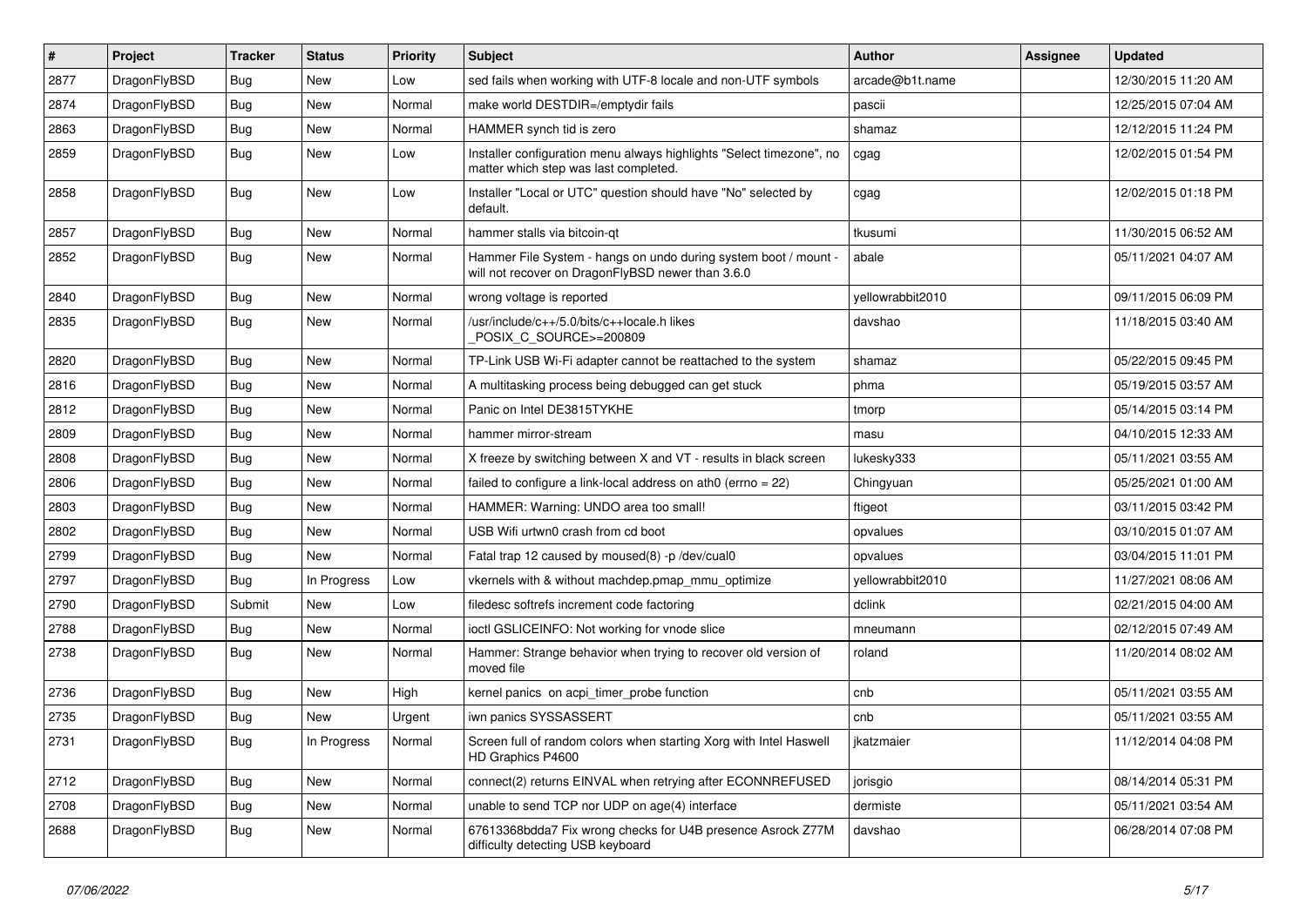| #    | Project      | <b>Tracker</b> | <b>Status</b> | <b>Priority</b> | Subject                                                                                                   | Author            | Assignee | <b>Updated</b>      |
|------|--------------|----------------|---------------|-----------------|-----------------------------------------------------------------------------------------------------------|-------------------|----------|---------------------|
| 2687 | DragonFlyBSD | Bug            | <b>New</b>    | Normal          | natacontrol software RAID in installer                                                                    | csmelosky         |          | 06/22/2014 12:03 PM |
| 2680 | DragonFlyBSD | Bug            | <b>New</b>    | Low             | boot0cfg update makes box unbootable                                                                      | herrgard          |          | 06/10/2014 06:02 AM |
| 2675 | DragonFlyBSD | <b>Bug</b>     | New           | Low             | Ultimate N WiFi Link 5300 get iwn_intr: fatal firmware error on 5GHz                                      | revuwa            |          | 05/11/2021 04:07 AM |
| 2674 | DragonFlyBSD | Bug            | <b>New</b>    | Normal          | <b>GPT Support</b>                                                                                        | ftigeot           |          | 12/28/2015 02:54 PM |
| 2657 | DragonFlyBSD | <b>Bug</b>     | New           | High            | Needs acl to migrate our servers                                                                          | ferney            |          | 03/31/2014 11:37 AM |
| 2652 | DragonFlyBSD | Bug            | New           | Normal          | 189a0ff3761b47  ix: Implement MSI-X support locks up Lenovo<br>S10 Intel Atom n270                        | davshao           |          | 05/14/2014 01:55 AM |
| 2647 | DragonFlyBSD | Bug            | <b>New</b>    | Normal          | HAMMER panic on 3.6.0                                                                                     | tuxillo           |          | 05/11/2021 03:54 AM |
| 2645 | DragonFlyBSD | Bug            | New           | Normal          | panic with dsched fq and ioprio                                                                           | jyoung15          |          | 02/20/2014 07:29 AM |
| 2644 | DragonFlyBSD | Bug            | Feedback      | Normal          | 3.6.0-REL trap 9 on boot                                                                                  | memmerto          |          | 11/27/2021 08:08 AM |
| 2641 | DragonFlyBSD | <b>Bug</b>     | New           | Normal          | Panic when loading natapci as module                                                                      | tuxillo           |          | 05/11/2021 03:54 AM |
| 2638 | DragonFlyBSD | Bug            | Feedback      | High            | Fix machdep.pmap_mmu_optimize                                                                             | tuxillo           |          | 05/11/2021 04:07 AM |
| 2636 | DragonFlyBSD | <b>Bug</b>     | Feedback      | Low             | Add -x flag to iostat (a la solaris)                                                                      | tuxillo           |          | 05/11/2021 04:07 AM |
| 2631 | DragonFlyBSD | Bug            | In Progress   | Low             | Verify library versioning current with full package build and switch it<br>on (after publishing packages) | tuxillo           |          | 05/11/2021 04:06 AM |
| 2630 | DragonFlyBSD | <b>Bug</b>     | New           | Normal          | Bring in latest iconv fixes from FreeBSD10 as well as csmapper<br>updates                                 | tuxillo           |          | 05/11/2021 03:54 AM |
| 2629 | DragonFlyBSD | Bug            | <b>New</b>    | Normal          | Replace gcc44 with llvm34, clang34, and libc++                                                            | tuxillo           |          | 06/02/2014 02:30 PM |
| 2626 | DragonFlyBSD | Bug            | New           | Normal          | iwn driver drops with error: "firmware error 'iwn intr: fatal firmware<br>error""                         | rodyaj            |          | 01/09/2014 05:50 AM |
| 2622 | DragonFlyBSD | Bug            | New           | Normal          | VAIO FIT15E fn keys support                                                                               | nonsolosoft       |          | 12/31/2013 01:31 AM |
| 2621 | DragonFlyBSD | Bug            | New           | Normal          | core dump using cdrom                                                                                     | nonsolosoft       |          | 12/27/2013 12:43 AM |
| 2620 | DragonFlyBSD | <b>Bug</b>     | <b>New</b>    | Normal          | moused problem                                                                                            | FilippoMo         |          | 12/20/2013 10:32 AM |
| 2619 | DragonFlyBSD | <b>Bug</b>     | New           | Normal          | DragonFly 3.6 can't be installed on a 6TB volume                                                          | ftigeot           |          | 02/23/2014 11:55 PM |
| 2618 | DragonFlyBSD | Bug            | New           | Normal          | mouse problem on RELEASE-3_6_0                                                                            | FilippoMo         |          | 12/20/2013 03:26 AM |
| 2617 | DragonFlyBSD | Bug            | Feedback      | Normal          | Possible issue with wireless mouse on 3.6 release                                                         | FilippoMo         |          | 01/14/2015 03:42 PM |
| 2611 | DragonFlyBSD | <b>Bug</b>     | New           | Normal          | Change in IP address results in network not working                                                       | phma              |          | 12/05/2013 07:55 PM |
| 2609 | DragonFlyBSD | <b>Bug</b>     | <b>New</b>    | Normal          | master: panic: assertion<br>"LWKT TOKEN HELD ANY(vm object token(object))" failed in<br>swp_pager_lookup  | thomas.nikolajsen |          | 11/28/2013 11:36 AM |
| 2604 | DragonFlyBSD | Bug            | New           | Normal          | dell laptop does not boot with LATEST                                                                     | isenmann          |          | 11/20/2013 02:07 AM |
| 2598 | DragonFlyBSD | <b>Bug</b>     | New           | Normal          | i386 via USB Booting                                                                                      | mbzadegan         |          | 10/21/2013 02:28 AM |
| 2595 | DragonFlyBSD | <b>Bug</b>     | New           | Normal          | DragonFly 3.4.3 crashes on SUN Blade X6250 with Qlogic ISP 2432<br>FC card                                | Turvamies         |          | 10/07/2013 11:53 AM |
| 2587 | DragonFlyBSD | Bug            | New           | Normal          | SATA DVD writer not detected by DragonFly                                                                 | srussell          |          | 09/04/2020 08:55 AM |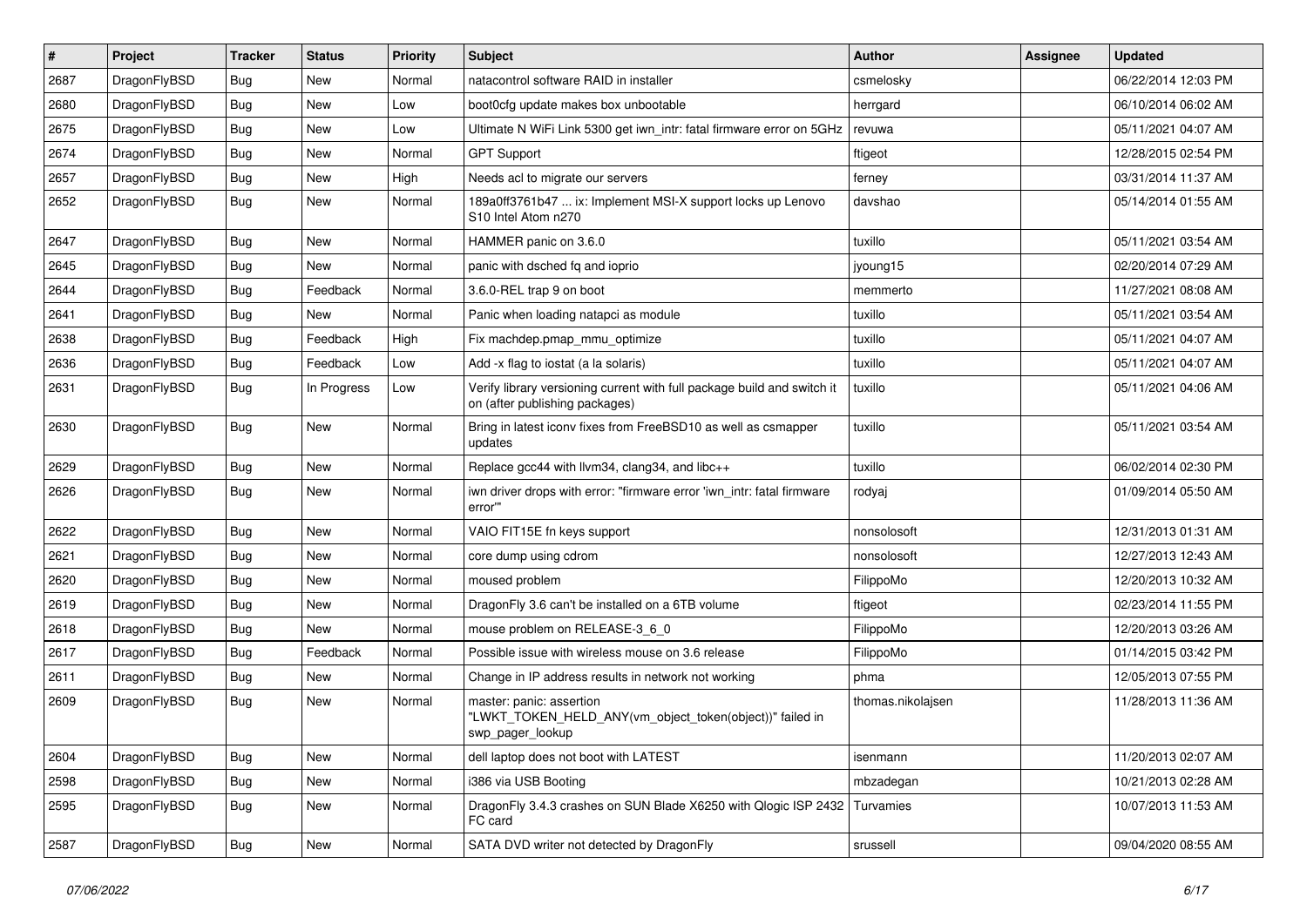| #    | Project      | <b>Tracker</b> | <b>Status</b> | <b>Priority</b> | Subject                                                                                                                      | <b>Author</b>     | <b>Assignee</b> | Updated             |
|------|--------------|----------------|---------------|-----------------|------------------------------------------------------------------------------------------------------------------------------|-------------------|-----------------|---------------------|
| 2586 | DragonFlyBSD | <b>Bug</b>     | <b>New</b>    | Normal          | pf: "modulate" state seems problematic                                                                                       | srussell          |                 | 09/25/2013 07:36 PM |
| 2569 | DragonFlyBSD | <b>Bug</b>     | <b>New</b>    | Normal          | ctime NFS                                                                                                                    | ferney            |                 | 08/11/2013 04:35 AM |
| 2568 | DragonFlyBSD | <b>Bug</b>     | New           | Normal          | AHCI panic                                                                                                                   | josepht           |                 | 06/07/2013 05:52 PM |
| 2565 | DragonFlyBSD | <b>Bug</b>     | New           | Normal          | "ifconfig ix0 up" panic                                                                                                      | Itpig402a         |                 | 06/03/2013 05:46 AM |
| 2557 | DragonFlyBSD | <b>Bug</b>     | <b>New</b>    | Normal          | stock 3.4.1 kernel halts during booting if dm and dm_target_crypt<br>are loaded and RAID controller is present               | phma              |                 | 05/12/2013 10:38 PM |
| 2556 | DragonFlyBSD | <b>Bug</b>     | Feedback      | Normal          | DragonFly v3.5.0.81.gd3479 - Process signal weirdness                                                                        | tuxillo           |                 | 12/17/2013 03:48 PM |
| 2552 | DragonFlyBSD | <b>Bug</b>     | New           | Low             | hammer recovery should indicate progress                                                                                     | phma              |                 | 05/03/2013 12:13 AM |
| 2547 | DragonFlyBSD | <b>Bug</b>     | New           | High            | crashed while doing a dry run of pkg_rolling-replace                                                                         | phma              |                 | 04/18/2013 10:40 PM |
| 2544 | DragonFlyBSD | <b>Bug</b>     | <b>New</b>    | Normal          | live DVD system boot (menu option 1) caused db> prompt on<br>PE1950                                                          | estrabd           |                 | 05/11/2021 03:54 AM |
| 2535 | DragonFlyBSD | <b>Bug</b>     | <b>New</b>    | Normal          | Imap processes apparentlt blocked on disk I/O                                                                                | ftigeot           |                 | 04/02/2013 09:31 AM |
| 2531 | DragonFlyBSD | <b>Bug</b>     | New           | Normal          | camcontrol fails to disable APM                                                                                              | m.lombardi85      |                 | 03/23/2013 12:28 PM |
| 2529 | DragonFlyBSD | <b>Bug</b>     | New           | Low             | Sundance network adapter is not detected and attached                                                                        | kworr             |                 | 03/25/2013 02:29 AM |
| 2526 | DragonFlyBSD | <b>Bug</b>     | New           | Normal          | hammer cleanup doesn't run on first day of DST                                                                               | pavalos           |                 | 10/18/2016 05:28 PM |
| 2520 | DragonFlyBSD | <b>Bug</b>     | <b>New</b>    | Normal          | panic: assertion "IS_SERIALIZED((ifp->if_serializer))" failed in<br>if_default_serialize_assert at /usr/src/sys/net/if.c:437 | ano               |                 | 03/09/2013 12:14 AM |
| 2509 | DragonFlyBSD | <b>Bug</b>     | <b>New</b>    | Normal          | Redefinition of DIRBLKSIZ in restore(8)                                                                                      | swildner          |                 | 06/04/2022 04:40 AM |
| 2499 | DragonFlyBSD | <b>Bug</b>     | In Progress   | Urgent          | DRAGONFLY_3_2 lockd not responding correctly                                                                                 | Nerzhul           |                 | 01/22/2013 12:47 PM |
| 2498 | DragonFlyBSD | <b>Bug</b>     | <b>New</b>    | Normal          | DFBSD v3.2.2-RELEASE - LIST_FIRST(&bp->b_dep) == NULL"<br>failed in vfs_vmio_release                                         | tuxillo           |                 | 05/31/2022 04:09 PM |
| 2495 | DragonFlyBSD | <b>Bug</b>     | New           | High            | DFBSD v3.3.0.960.g553fe7 - ocnt != 0" failed in<br>prop_object_release                                                       | tuxillo           |                 | 05/31/2022 04:08 PM |
| 2493 | DragonFlyBSD | <b>Bug</b>     | <b>New</b>    | Normal          | vidcontrol: invalid video mode name                                                                                          | Svarov            |                 | 01/24/2013 09:55 AM |
| 2490 | DragonFlyBSD | <b>Bug</b>     | <b>New</b>    | Normal          | nmalloc should color addresses to avoid cache bank conflictsw                                                                | vsrinivas         |                 | 06/10/2014 05:51 AM |
| 2489 | DragonFlyBSD | <b>Bug</b>     | New           | Normal          | nmalloc doesn't cache VA for allocations > 8KB                                                                               | vsrinivas         |                 | 06/10/2014 05:51 AM |
| 2473 | DragonFlyBSD | <b>Bug</b>     | New           | Normal          | Kernel crash when trying to up the wpi0 device (Dfly<br>v3.3.0.758.g47388-DEVELOPMENT)                                       | tomaz             |                 | 02/24/2014 08:50 AM |
| 2459 | DragonFlyBSD | <b>Bug</b>     | Feedback      | Normal          | apic problems with HP Probook 4510s                                                                                          | thowe             |                 | 11/27/2021 08:22 AM |
| 2453 | DragonFlyBSD | Bug            | <b>New</b>    | Normal          | panic: assertion "gd->gd spinlocks == $0$ " failed                                                                           | Johannes.Hofmann  |                 | 11/12/2012 12:54 PM |
| 2444 | DragonFlyBSD | <b>Bug</b>     | New           | Normal          | Crash during Hammer overnight cleanup                                                                                        | justin            |                 | 11/04/2012 07:58 AM |
| 2436 | DragonFlyBSD | <b>Bug</b>     | New           | Normal          | panic: assertion "lp->lwp_qcpu == dd->cpuid" failed in<br>dfly_acquire_curproc                                               | thomas.nikolajsen |                 | 01/23/2013 11:07 AM |
| 2434 | DragonFlyBSD | <b>Bug</b>     | <b>New</b>    | Normal          | BTX Halted - Boot fails on USB/GUI                                                                                           | lucmv             |                 | 10/17/2012 08:12 PM |
| 2430 | DragonFlyBSD | <b>Bug</b>     | New           | Normal          | Alternate Password Hash method                                                                                               | robin.carey1      |                 | 10/07/2012 06:28 AM |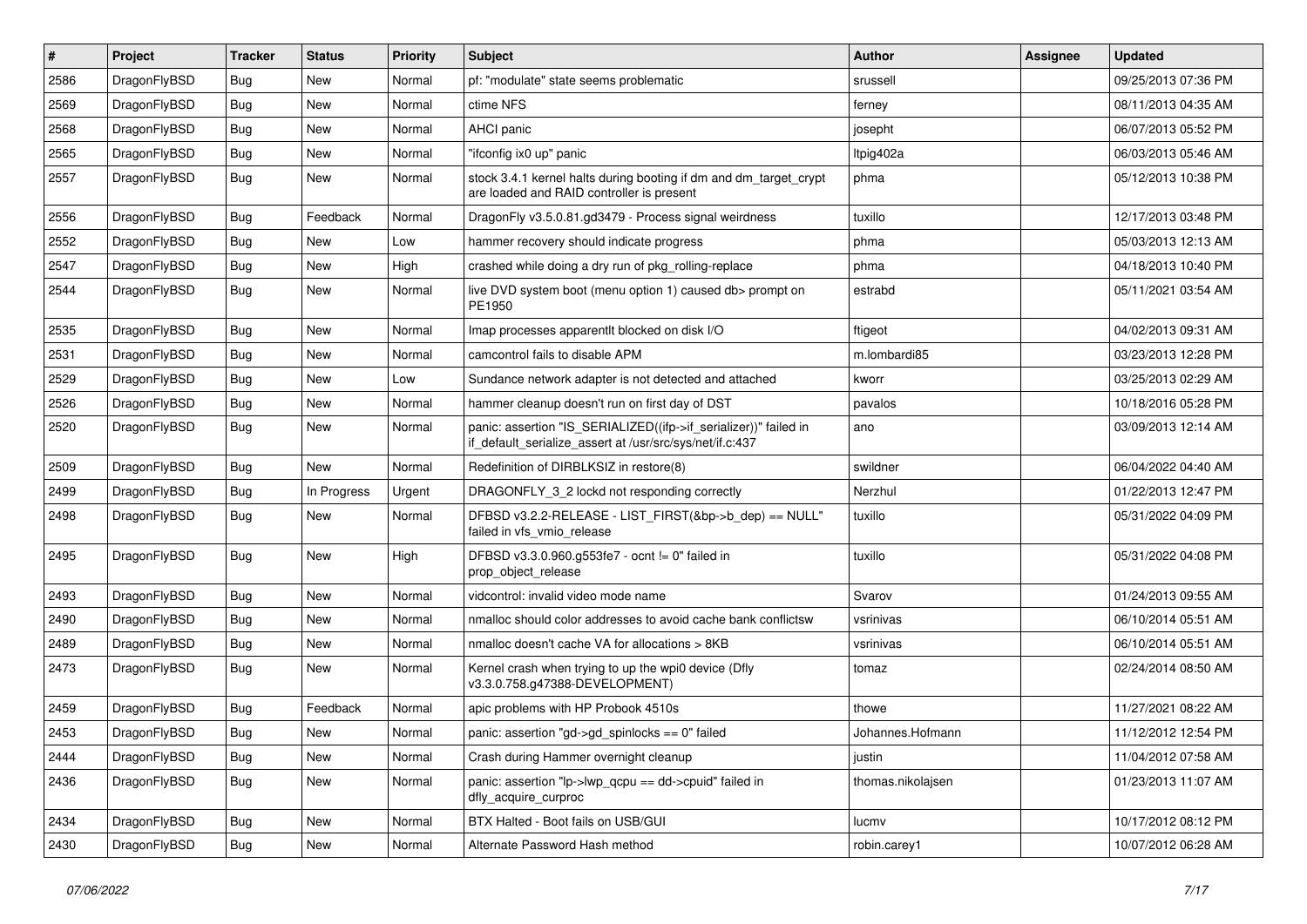| #    | Project      | <b>Tracker</b> | <b>Status</b> | <b>Priority</b> | Subject                                                                                      | <b>Author</b>     | Assignee | <b>Updated</b>      |
|------|--------------|----------------|---------------|-----------------|----------------------------------------------------------------------------------------------|-------------------|----------|---------------------|
| 2423 | DragonFlyBSD | <b>Bug</b>     | New           | Urgent          | After multiple panics/locks, hitting KKASSERT in<br>hammer init cursor                       | rumcic            |          | 09/18/2012 02:28 AM |
| 2421 | DragonFlyBSD | Bug            | New           | High            | Kernel panic: vm_fault: page 0xc0f70000 not busy!                                            | lentferj          |          | 10/03/2012 08:16 AM |
| 2414 | DragonFlyBSD | Bug            | In Progress   | Normal          | Lenovo S10 acpi freeze (not new)                                                             | davshao           |          | 05/11/2021 04:13 AM |
| 2412 | DragonFlyBSD | Bug            | New           | Normal          | wlan0 fails to get address via dhclient                                                      | nonsolosoft       |          | 08/30/2012 05:55 AM |
| 2403 | DragonFlyBSD | Bug            | New           | Low             | newfs -E doesn't handle /dev/serno device names properly                                     | ftigeot           |          | 08/17/2012 05:07 AM |
| 2396 | DragonFlyBSD | <b>Bug</b>     | Feedback      | High            | Latest 3.1 development version core dumps while destroying master<br><b>PFS</b>              | sgeorge           |          | 01/23/2013 04:10 PM |
| 2389 | DragonFlyBSD | Bug            | New           | Normal          | computer crashed while listing processes                                                     | phma              |          | 06/18/2012 02:49 PM |
| 2387 | DragonFlyBSD | Bug            | <b>New</b>    | Normal          | hammer ignores -t during dedup                                                               | phma              |          | 06/17/2012 12:30 PM |
| 2371 | DragonFlyBSD | Bug            | New           | Normal          | Timezone problem with America/Sao_Paulo                                                      | raitech           |          | 05/17/2012 01:42 PM |
| 2369 | DragonFlyBSD | Bug            | New           | Normal          | panic: Bad link elm 0xffffffe07edf6068 next->prev != elm                                     | jaydg             |          | 08/15/2012 03:04 AM |
| 2360 | DragonFlyBSD | Bug            | In Progress   | Normal          | Wishlist: virtio driver import                                                               | vsrinivas         |          | 06/04/2022 04:16 AM |
| 2351 | DragonFlyBSD | Bug            | In Progress   | Normal          | DFBSD v3.1.0.579.g44ccf - Stuck during startup, random freezes                               | tuxillo           |          | 04/24/2012 08:21 AM |
| 2347 | DragonFlyBSD | <b>Bug</b>     | Feedback      | High            | Hammer PFSes destroy does not give back full space allocated to<br><b>PFS</b>                | sgeorge           |          | 07/19/2012 01:11 AM |
| 2345 | DragonFlyBSD | <b>Bug</b>     | In Progress   | Normal          | DFBSD v3.1.0.457.gd679f - NFS panic on diskless station                                      | tuxillo           |          | 04/07/2012 05:22 PM |
| 2331 | DragonFlyBSD | Bug            | New           | Normal          | reading mouse mode from unopen file descriptor hangs mouse<br>driver                         | phma              |          | 03/14/2012 09:43 AM |
| 2329 | DragonFlyBSD | <b>Bug</b>     | New           | Normal          | ibm x3550 & acpi                                                                             | ano               |          | 06/03/2014 11:37 AM |
| 2324 | DragonFlyBSD | <b>Bug</b>     | New           | Normal          | natacotrol support > 2TB not working even after the ftigeot patch                            | zenny             |          | 03/03/2012 01:00 AM |
| 2319 | DragonFlyBSD | <b>Bug</b>     | <b>New</b>    | Normal          | crypt/passwd forward compat                                                                  | c.turner1         |          | 02/28/2012 12:39 PM |
| 2316 | DragonFlyBSD | <b>Bug</b>     | New           | Normal          | Ungraceful invalid password handling for adding a new user in the<br>installer               | rune              |          | 04/27/2012 11:23 PM |
| 2311 | DragonFlyBSD | <b>Bug</b>     | New           | Normal          | Xorg crash having something to do with drm                                                   | phma              |          | 02/22/2012 09:59 AM |
| 2308 | DragonFlyBSD | <b>Bug</b>     | New           | Normal          | System freeze when unloading snd_hda                                                         | jaydg             |          | 02/19/2012 07:15 AM |
| 2306 | DragonFlyBSD | Bug            | New           | Normal          | a crash starts the kernel debugger in text mode, but just reboots in X                       | phma              |          | 02/11/2012 08:02 PM |
| 2297 | DragonFlyBSD | <b>Bug</b>     | New           | Normal          | strange NFS (client) error messages / problems                                               | Anonymous         |          | 02/19/2012 02:59 PM |
| 2296 | DragonFlyBSD | <b>Bug</b>     | In Progress   | High            | panic: assertion "m->wire_count > 0" failed                                                  | thomas.nikolajsen |          | 08/30/2012 06:09 AM |
| 2292 | DragonFlyBSD | <b>Bug</b>     | New           | Normal          | re interface with jumbo frames (mtu larger than 1500) hangs after<br>some traffic            | Anonymous         |          | 01/31/2012 12:11 AM |
| 2288 | DragonFlyBSD | Bug            | Feedback      | Normal          | Random IO performance loss introduced since January 1st                                      | lentferj          |          | 01/23/2013 04:21 PM |
| 2287 | DragonFlyBSD | <b>Bug</b>     | New           | Normal          | HAMMER(ROOT) Illegal UNDO TAIL signature at<br>300000001967c000                              | y0n3t4n1          |          | 11/07/2018 01:22 AM |
| 2283 | DragonFlyBSD | <b>Bug</b>     | New           | Normal          | DFBSD DragonFly v2.13.0.957.g4f459 - pmap_release: page<br>should already be gone 0xc27120bc | tuxillo           |          | 01/23/2012 03:03 AM |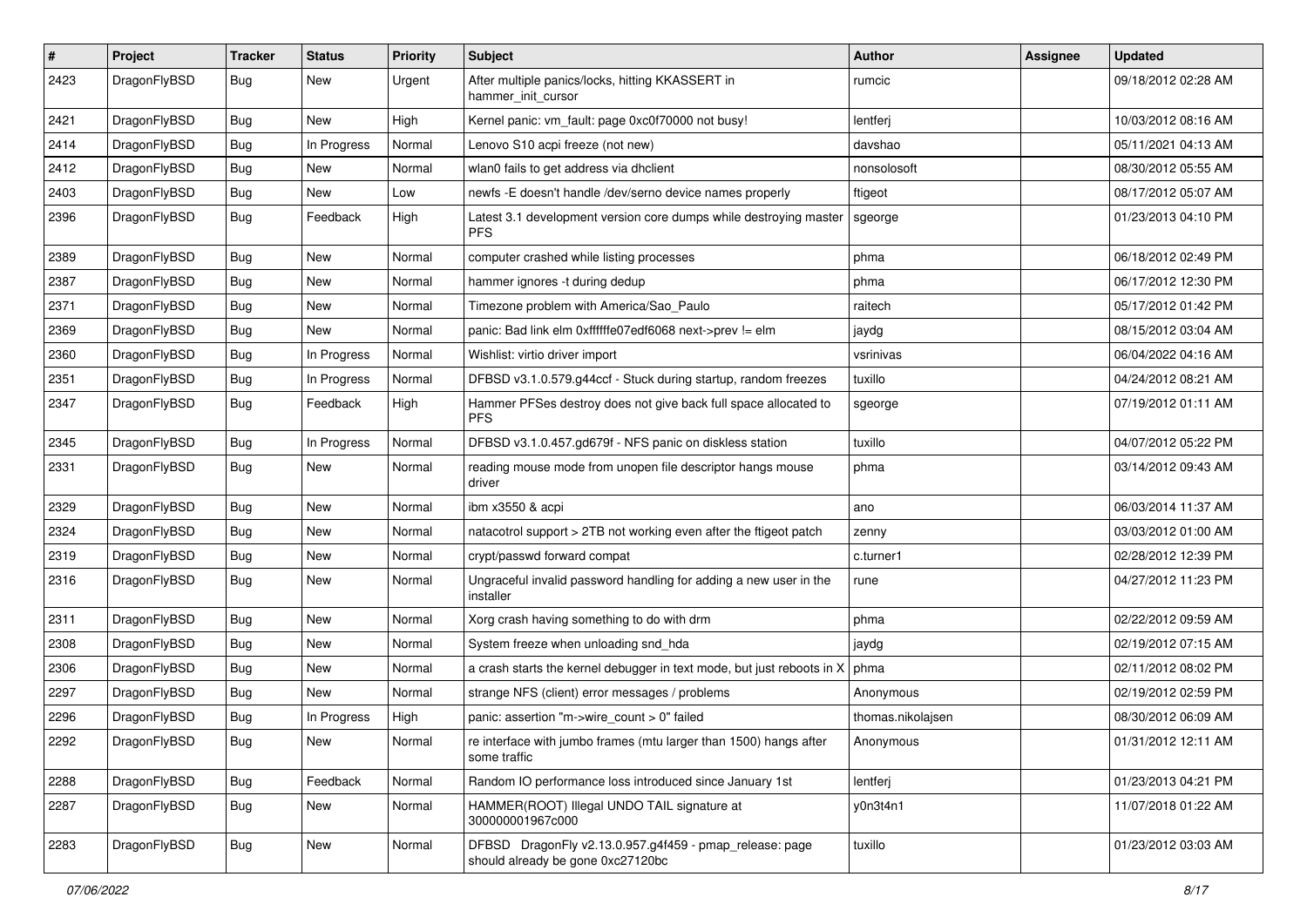| #    | Project      | <b>Tracker</b> | <b>Status</b> | <b>Priority</b> | Subject                                                                                                    | <b>Author</b> | Assignee | <b>Updated</b>      |
|------|--------------|----------------|---------------|-----------------|------------------------------------------------------------------------------------------------------------|---------------|----------|---------------------|
| 2282 | DragonFlyBSD | <b>Bug</b>     | In Progress   | Normal          | gdb segfaults with certain corefiles                                                                       | tuxillo       |          | 01/18/2012 04:40 PM |
| 2254 | DragonFlyBSD | <b>Bug</b>     | <b>New</b>    | Normal          | panic: assertion "ref < &td->td_toks_end" failed in lwkt_gettoken at<br>/usr/src/sys/kern/lwkt_token.c:588 | eocallaghan   |          | 12/05/2011 10:21 PM |
| 2250 | DragonFlyBSD | <b>Bug</b>     | New           | Normal          | Kernel panic                                                                                               | adamk         |          | 11/23/2018 01:10 AM |
| 2248 | DragonFlyBSD | <b>Bug</b>     | New           | Normal          | sysctl panic                                                                                               | pavalos       |          | 11/23/2011 06:23 PM |
| 2245 | DragonFlyBSD | <b>Bug</b>     | <b>New</b>    | Normal          | panic: assertion "ref < &td->td_toks_end" failed in lwkt_gettoken at<br>/usr/src/sys/kern/lwkt_token.c:588 | juanfra684    |          | 11/22/2011 07:41 PM |
| 2224 | DragonFlyBSD | <b>Bug</b>     | New           | Normal          | v2.13.0.291.gaa7ec - Panic on fq while installing world                                                    | tuxillo       |          | 11/18/2011 01:40 AM |
| 2210 | DragonFlyBSD | <b>Bug</b>     | New           | Normal          | Bugtracker cannot assign default project for new users                                                     | ahuete.devel  |          | 11/17/2011 11:30 AM |
| 2199 | DragonFlyBSD | <b>Bug</b>     | New           | Normal          | screen segfaults if utmpx isn't present                                                                    | pavalos       |          | 11/15/2011 10:52 PM |
| 2182 | DragonFlyBSD | Bug            | New           | Normal          | if msk PHY FIFO underrun/overflow                                                                          | nonsolosoft   |          | 09/03/2012 06:39 AM |
| 2171 | DragonFlyBSD | <b>Bug</b>     | <b>New</b>    | Normal          | DFBSD v2.13.0.151.gdc8442 - panic: assertion "(*ptep &<br>$(PG_MANAGED PG_V)$ == PG_V"                     | tuxillo       |          | 11/04/2011 05:06 PM |
| 2167 | DragonFlyBSD | <b>Bug</b>     | <b>New</b>    | Normal          | shutdown/reboot fails after uptime msg                                                                     | marino        |          | 11/28/2011 03:01 AM |
| 2166 | DragonFlyBSD | <b>Bug</b>     | New           | Normal          | DFBSD v2.13.0.109.g05b9d - Strange lockups                                                                 | tuxillo       |          | 10/29/2011 11:20 AM |
| 2164 | DragonFlyBSD | Bug            | <b>New</b>    | Normal          | panic on reboot from usb.                                                                                  | eocallaghan   |          | 10/27/2011 09:29 AM |
| 2161 | DragonFlyBSD | <b>Bug</b>     | New           | Normal          | Outdated xorg.conf file gets installed into etc and screws up mouse                                        | eocallaghan   |          | 10/27/2011 01:51 PM |
| 2158 | DragonFlyBSD | <b>Bug</b>     | New           | Normal          | iwn panics with assertion on boot.                                                                         | eocallaghan   |          | 10/24/2011 04:13 PM |
| 2154 | DragonFlyBSD | <b>Bug</b>     | New           | Normal          | vkernel copyout() doesn't return EFAULT on error                                                           | vsrinivas     |          | 10/20/2011 03:53 AM |
| 2153 | DragonFlyBSD | <b>Bug</b>     | <b>New</b>    | Normal          | Too many unuseful warnings at boot                                                                         | juanfra684    |          | 10/18/2011 10:16 PM |
| 2141 | DragonFlyBSD | Bug            | <b>New</b>    | Urgent          | loader and/or documentation broken                                                                         | sjg           |          | 01/20/2012 10:51 AM |
| 2140 | DragonFlyBSD | Bug            | New           | High            | hammer io delallocate panic with 'duplicate entry' message                                                 | ttw           |          | 10/07/2011 12:22 PM |
| 2138 | DragonFlyBSD | Bug            | New           | Normal          | > 100% CPU usage                                                                                           | robin.carey1  |          | 09/26/2011 12:20 PM |
| 2136 | DragonFlyBSD | Bug            | New           | Normal          | socketpair() doesn't free file descriptors on copyout failure                                              | vsrinivas     |          | 04/05/2013 09:13 AM |
| 2129 | DragonFlyBSD | Bug            | New           | Normal          | DFBSD v2.11.0.661.gf9438 i386 - panic: lockmgr thrd sleep                                                  | tuxillo       |          | 09/05/2011 09:49 AM |
| 2125 | DragonFlyBSD | Bug            | New           | Normal          | Weird garbage in dmesg                                                                                     | herrgard      |          | 08/30/2011 08:04 PM |
| 2124 | DragonFlyBSD | Bug            | <b>New</b>    | Normal          | getty repeating too quickly on port /dev/ttyv0                                                             | sgeorge.ml    |          | 09/01/2011 04:28 AM |
| 2123 | DragonFlyBSD | Bug            | New           | Normal          | hammer is losing files                                                                                     | schmir        |          | 08/30/2011 07:56 PM |
| 2122 | DragonFlyBSD | Submit         | New           | Normal          | [Review] Fixes to the VFS layer                                                                            | ftigeot       |          | 05/31/2022 03:25 PM |
| 2117 | DragonFlyBSD | <b>Bug</b>     | New           | High            | ACPI and/or bce(4) problem with 2.11.0.673.g0d557 on HP DL380<br>G6                                        | pauska        |          | 08/22/2011 10:15 AM |
| 2115 | DragonFlyBSD | <b>Bug</b>     | New           | Normal          | [msk] system freeze after receive some paquet                                                              | bsdsx         |          | 08/22/2011 10:22 AM |
| 2107 | DragonFlyBSD | <b>Bug</b>     | New           | Normal          | 2.10.1 sata dvd drive issue                                                                                | ausppc        |          | 07/31/2011 08:41 PM |
| 2104 | DragonFlyBSD | <b>Bug</b>     | New           | Normal          | network configuration seg. fault on install CD                                                             | navratil      |          | 07/26/2011 07:55 AM |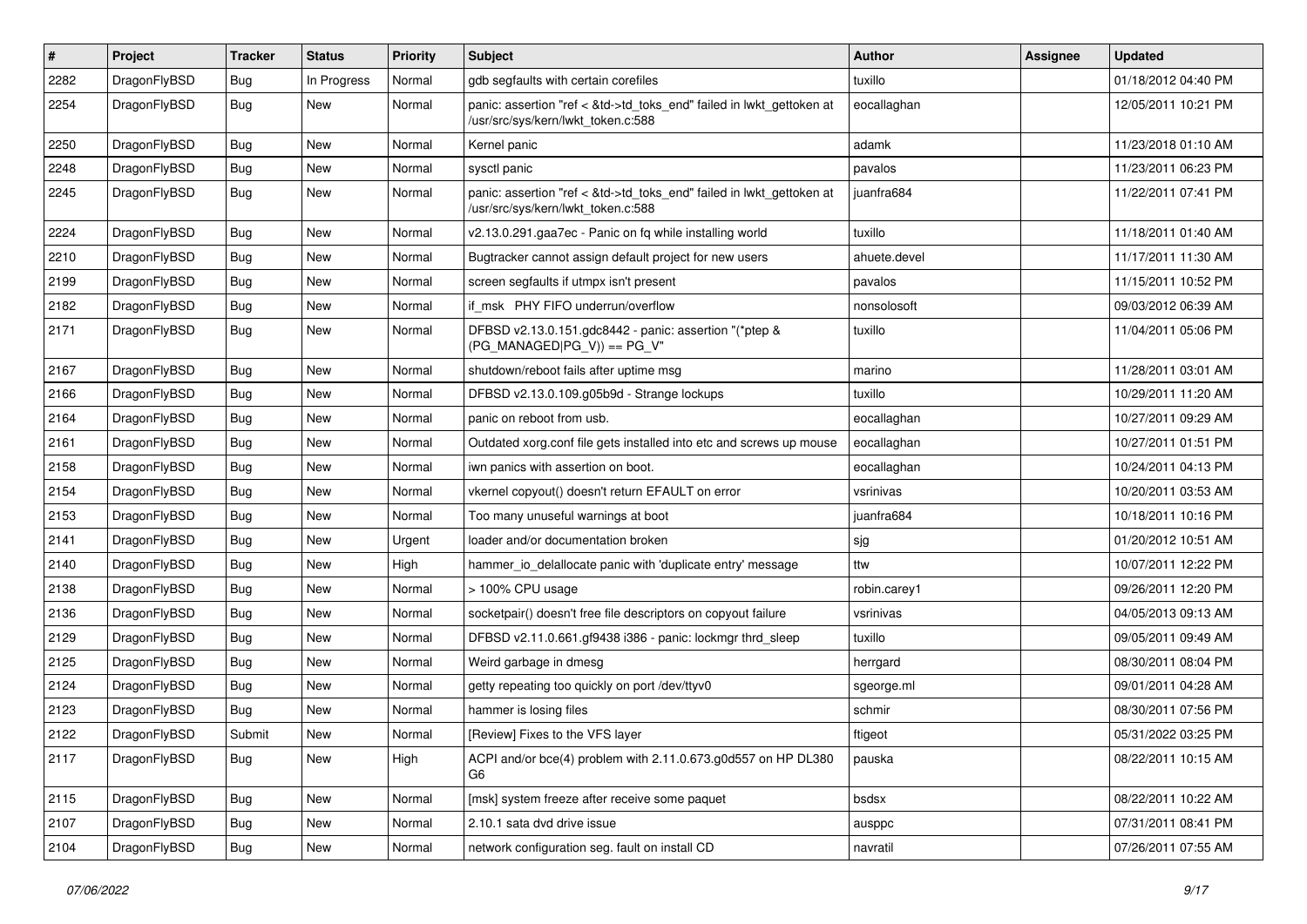| $\sharp$ | Project      | <b>Tracker</b> | <b>Status</b> | <b>Priority</b> | Subject                                                                                    | <b>Author</b>     | Assignee | <b>Updated</b>      |
|----------|--------------|----------------|---------------|-----------------|--------------------------------------------------------------------------------------------|-------------------|----------|---------------------|
| 2099     | DragonFlyBSD | Bug            | <b>New</b>    | Normal          | page fault panic in vm system                                                              | pavalos           |          | 07/10/2011 08:51 AM |
| 2098     | DragonFlyBSD | Submit         | <b>New</b>    | Normal          | [PATCH] correct ath man page example<br>(/usr/src/share/man/man4/ath.4)                    | nobody            |          | 11/15/2011 12:27 AM |
| 2095     | DragonFlyBSD | Bug            | New           | Low             | Running installer post-install: Unsupported DFUI transport "                               | greenrd           |          | 06/26/2011 09:20 AM |
| 2094     | DragonFlyBSD | Bug            | New           | Normal          | Segfault when gdb printing backtrace from core dump                                        | greenrd           |          | 06/25/2011 04:14 PM |
| 2090     | DragonFlyBSD | Bug            | Feedback      | Normal          | snd_hda does not support headphone automute                                                | justin            |          | 03/29/2012 08:03 PM |
| 2085     | DragonFlyBSD | <b>Bug</b>     | New           | Normal          | panic: assertion: (m->flags & PG_MAPPED) == 0 in<br>vm_page_free_toq                       | vsrinivas         |          | 06/10/2011 07:48 AM |
| 2084     | DragonFlyBSD | Bug            | New           | Normal          | DFBSD v2.11.0.242.g4d317 - panic: zone: entry not free                                     | tuxillo           |          | 07/03/2012 01:23 AM |
| 2082     | DragonFlyBSD | Bug            | New           | Normal          | dfbsd 2.10.1 amd64 - mc port build error with 'bmake bin-install'                          | sun-doctor        |          | 05/25/2011 07:18 PM |
| 2081     | DragonFlyBSD | Bug            | Feedback      | Normal          | Panic on device "detach" / "failure"                                                       | vsrinivas         |          | 02/29/2012 07:11 AM |
| 2080     | DragonFlyBSD | <b>Bug</b>     | New           | Normal          | panic: lockmgr thrd_sleep: called from interrupt, ipi, or hard code<br>section             | rumcic            |          | 05/30/2011 05:06 PM |
| 2078     | DragonFlyBSD | Bug            | New           | Normal          | DFBSD i386 v2.11.0.201.g3ed2f - Panic during installworld into a<br>vn0 device             | tuxillo           |          | 05/19/2011 07:50 PM |
| 2077     | DragonFlyBSD | Bug            | New           | Normal          | USB devices conflicting                                                                    | srussell          |          | 05/17/2011 05:12 PM |
| 2075     | DragonFlyBSD | Bug            | New           | Normal          | pflogd on x86 64                                                                           | fanch             |          | 05/16/2011 04:04 PM |
| 2072     | DragonFlyBSD | Bug            | <b>New</b>    | Normal          | Fatal trap 12: stopped at lwkt_send_ipiq3                                                  | rumcic            |          | 05/17/2011 04:12 AM |
| 2071     | DragonFlyBSD | <b>Bug</b>     | New           | High            | Panic on assertion: (int)(flg->seq - seq) > 0 in hammer_flusher_flush<br>after inode error | vsrinivas         |          | 06/12/2011 07:59 AM |
| 2067     | DragonFlyBSD | Bug            | New           | Normal          | sound/pcm: "play interrupt timeout, channel dead"                                          | matthiasr         |          | 05/11/2021 03:55 AM |
| 2061     | DragonFlyBSD | Bug            | New           | Normal          | USB keyboard boot panic                                                                    | sjg               |          | 05/04/2012 12:20 AM |
| 2055     | DragonFlyBSD | Bug            | <b>New</b>    | Normal          | $ssh + IPV6 + bridge \Rightarrow connection freezes$                                       | steve             |          | 04/24/2011 07:13 PM |
| 2052     | DragonFlyBSD | Bug            | <b>New</b>    | Normal          | Kernel panic: CPU APIC ID out of range                                                     | Anonymous         |          | 05/02/2011 11:06 AM |
| 2051     | DragonFlyBSD | Bug            | New           | Normal          | No ipv6 lan route entry created on 2.10                                                    | ftigeot           |          | 04/21/2011 10:37 AM |
| 2048     | DragonFlyBSD | Bug            | New           | Normal          | panic: ffs_sync: rofs mod                                                                  | pavalos           |          | 04/12/2011 05:45 AM |
| 2045     | DragonFlyBSD | Bug            | New           | Normal          | ral(4): Fatal trap 12: page fault while in kernel mode (two panics)                        | herrgard          |          | 11/03/2011 05:34 PM |
| 2042     | DragonFlyBSD | Bug            | <b>New</b>    | Normal          | kernel panic, when run boot0cfg                                                            | sepherosa         |          | 05/31/2022 03:01 PM |
| 2020     | DragonFlyBSD | <b>Bug</b>     | <b>New</b>    | Low             | Port brcm80211 driver from Linux to DragonFly BSD                                          | studer            |          | 03/05/2011 10:54 PM |
| 2013     | DragonFlyBSD | <b>Bug</b>     | In Progress   | Normal          | oversized DMA request loop                                                                 | josepht           |          | 05/11/2021 04:06 AM |
| 2008     | DragonFlyBSD | <b>Bug</b>     | <b>New</b>    | Normal          | lwkt_setcpu_remote: td->td_flags 00800621 console flood                                    | pavalos           |          | 03/06/2011 09:37 PM |
| 2004     | DragonFlyBSD | <b>Bug</b>     | <b>New</b>    | Normal          | LWKT_WAIT_IPIQ panic                                                                       | steve             |          | 03/08/2011 05:46 PM |
| 1990     | DragonFlyBSD | Bug            | New           | Normal          | /mnt too large to mount                                                                    | peur.neu          |          | 02/16/2011 11:24 PM |
| 1984     | DragonFlyBSD | <b>Bug</b>     | New           | Normal          | hammer mount fails after crash - HAMMER: FIFO record bad head<br>signature                 | thomas.nikolajsen |          | 03/08/2011 06:57 PM |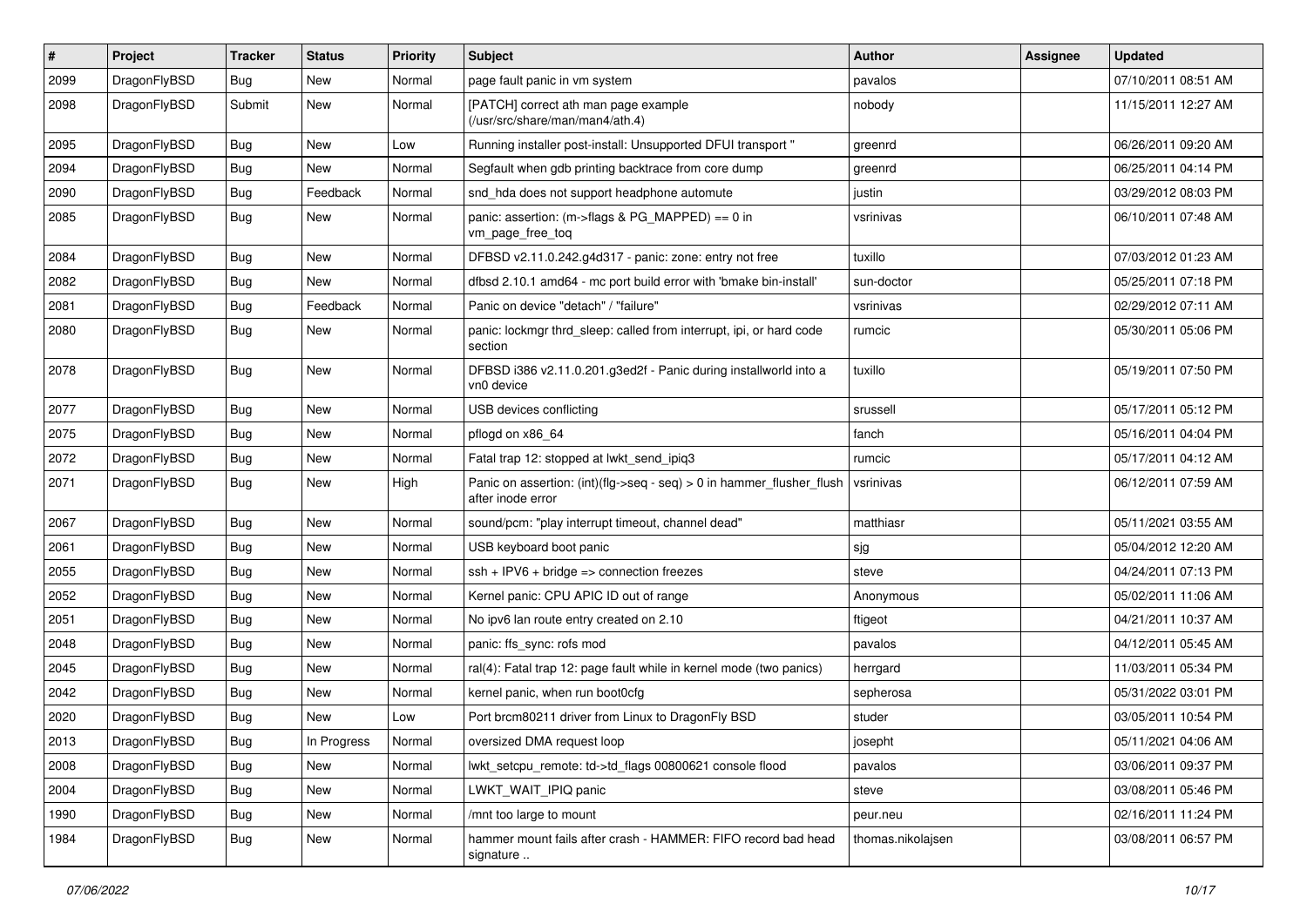| $\vert$ # | Project      | <b>Tracker</b> | <b>Status</b> | <b>Priority</b> | Subject                                                                                                                                                                                           | <b>Author</b>      | Assignee | <b>Updated</b>      |
|-----------|--------------|----------------|---------------|-----------------|---------------------------------------------------------------------------------------------------------------------------------------------------------------------------------------------------|--------------------|----------|---------------------|
| 1982      | DragonFlyBSD | <b>Bug</b>     | New           | Low             | There is no linuxulator on x86-64                                                                                                                                                                 | herrgard           |          | 05/31/2022 02:25 PM |
| 1975      | DragonFlyBSD | Bug            | New           | Normal          | Applications seg fault in select() and poll()                                                                                                                                                     | rumcic             |          | 05/31/2022 02:58 PM |
| 1961      | DragonFlyBSD | <b>Bug</b>     | New           | Normal          | Can't create dump from DDB                                                                                                                                                                        | shamaz             |          | 01/29/2011 09:02 PM |
| 1959      | DragonFlyBSD | <b>Bug</b>     | New           | Normal          | DFBSD v2.9.1.422.gc98f2 - Panic during boot - IPv6 and PF                                                                                                                                         | tuxillo            |          | 01/13/2011 03:37 AM |
| 1951      | DragonFlyBSD | <b>Bug</b>     | <b>New</b>    | Normal          | dma timeouts at phyaddr on a good hdd                                                                                                                                                             | peur.neu           |          | 01/04/2011 07:12 AM |
| 1949      | DragonFlyBSD | <b>Bug</b>     | New           | Normal          | iwn panic                                                                                                                                                                                         | pavalos            |          | 01/30/2011 03:21 AM |
| 1947      | DragonFlyBSD | Bug            | New           | Low             | GA-880GM-UD2H (rev. 1.3) AHCI fails to detect disks at the end of<br>the RAID controller                                                                                                          | eocallaghan        |          | 11/27/2021 08:46 AM |
| 1944      | DragonFlyBSD | Bug            | New           | Normal          | panic: backing object 0xdea7b258 was somehow re-referenced<br>during collapse!                                                                                                                    | sepherosa          |          | 12/27/2010 02:06 AM |
| 1943      | DragonFlyBSD | Bug            | New           | Normal          | hammer assertion panic                                                                                                                                                                            | peter              |          | 12/27/2010 12:45 AM |
| 1942      | DragonFlyBSD | <b>Bug</b>     | New           | Normal          | locking against myself in getcacheblk()?                                                                                                                                                          | qhwt.dfly          |          | 05/31/2022 02:15 PM |
| 1941      | DragonFlyBSD | <b>Bug</b>     | New           | Normal          | wlan config crash                                                                                                                                                                                 | abandon.every.hope |          | 12/24/2010 07:54 PM |
| 1939      | DragonFlyBSD | <b>Bug</b>     | New           | Normal          | Panic on nightly build and stress test box                                                                                                                                                        | lentferj           |          | 12/18/2010 08:41 AM |
| 1935      | DragonFlyBSD | <b>Bug</b>     | <b>New</b>    | Normal          | mouse does not work after switching between x and console                                                                                                                                         | shamaz             |          | 12/13/2010 10:06 AM |
| 1923      | DragonFlyBSD | <b>Bug</b>     | New           | Normal          | Abysmal NFS performance with IPv6                                                                                                                                                                 | ftigeot            |          | 12/05/2010 09:34 PM |
| 1920      | DragonFlyBSD | <b>Bug</b>     | New           | High            | system hangs                                                                                                                                                                                      | zhtw               |          | 11/22/2010 08:59 AM |
| 1917      | DragonFlyBSD | <b>Bug</b>     | New           | Normal          | panic: assertion: (RB_EMPTY(&ip->rec_tree) && (ip->flags &<br>HAMMER_INODE_XDIRTY) == 0)    (!RB_EMPTY(&ip->rec_tree)<br>&& (ip->flags & HAMMER_INODE_XDIRTY) != 0) in<br>hammer_flush_inode_done | qhwt.dfly          |          | 11/24/2010 03:23 AM |
| 1916      | DragonFlyBSD | Bug            | New           | Normal          | Constant crashes on x86_64 with UFS                                                                                                                                                               | lentferj           |          | 11/21/2010 07:40 PM |
| 1913      | DragonFlyBSD | Bug            | New           | Normal          | panic: assertion: ip->flush_state != HAMMER_FST_FLUSH in<br>hammer_flush_inode_core                                                                                                               | swildner           |          | 11/20/2010 05:27 PM |
| 1907      | DragonFlyBSD | <b>Bug</b>     | New           | Normal          | Hammer crash in hammer_flusher_flush()                                                                                                                                                            | swildner           |          | 11/11/2010 05:07 AM |
| 1899      | DragonFlyBSD | Bug            | New           | Normal          | Keyboard doesn't work                                                                                                                                                                             | fransm             |          | 05/15/2022 03:32 PM |
| 1884      | DragonFlyBSD | Bug            | New           | Normal          | System completely freezes while listening music (devbuf: malloc<br>limit exceeded)                                                                                                                | shamaz             |          | 01/24/2011 05:00 PM |
| 1882      | DragonFlyBSD | <b>Bug</b>     | <b>New</b>    | Low             | Idea for handling new USB vendor/device codes                                                                                                                                                     | bmk                |          | 10/20/2010 12:15 PM |
| 1877      | DragonFlyBSD | Bug            | New           | Normal          | Freeze during 1st hammer cleanup after new install                                                                                                                                                | elekktretterr      |          | 05/15/2022 11:43 AM |
| 1874      | DragonFlyBSD | Bug            | New           | Normal          | mpd listening on all IPs, accepting only on one                                                                                                                                                   | rumcic             |          | 05/08/2011 01:01 PM |
| 1873      | DragonFlyBSD | Bug            | New           | Normal          | Panic upon usb mouse detach and reattaching                                                                                                                                                       | rumcic             |          | 02/01/2011 09:53 AM |
| 1867      | DragonFlyBSD | Bug            | New           | Normal          | it(4) motherboard and fan problems                                                                                                                                                                | tuxillo            |          | 07/08/2011 10:48 AM |
| 1861      | DragonFlyBSD | Bug            | New           | Normal          | panic via kprintf (lockmgr called in a hard section)                                                                                                                                              | vsrinivas          |          | 10/11/2010 12:56 AM |
| 1860      | DragonFlyBSD | <b>Bug</b>     | Feedback      | Normal          | Panic while creating UFS fs on vn(4) for initrd                                                                                                                                                   | matthias           |          | 02/29/2012 07:16 AM |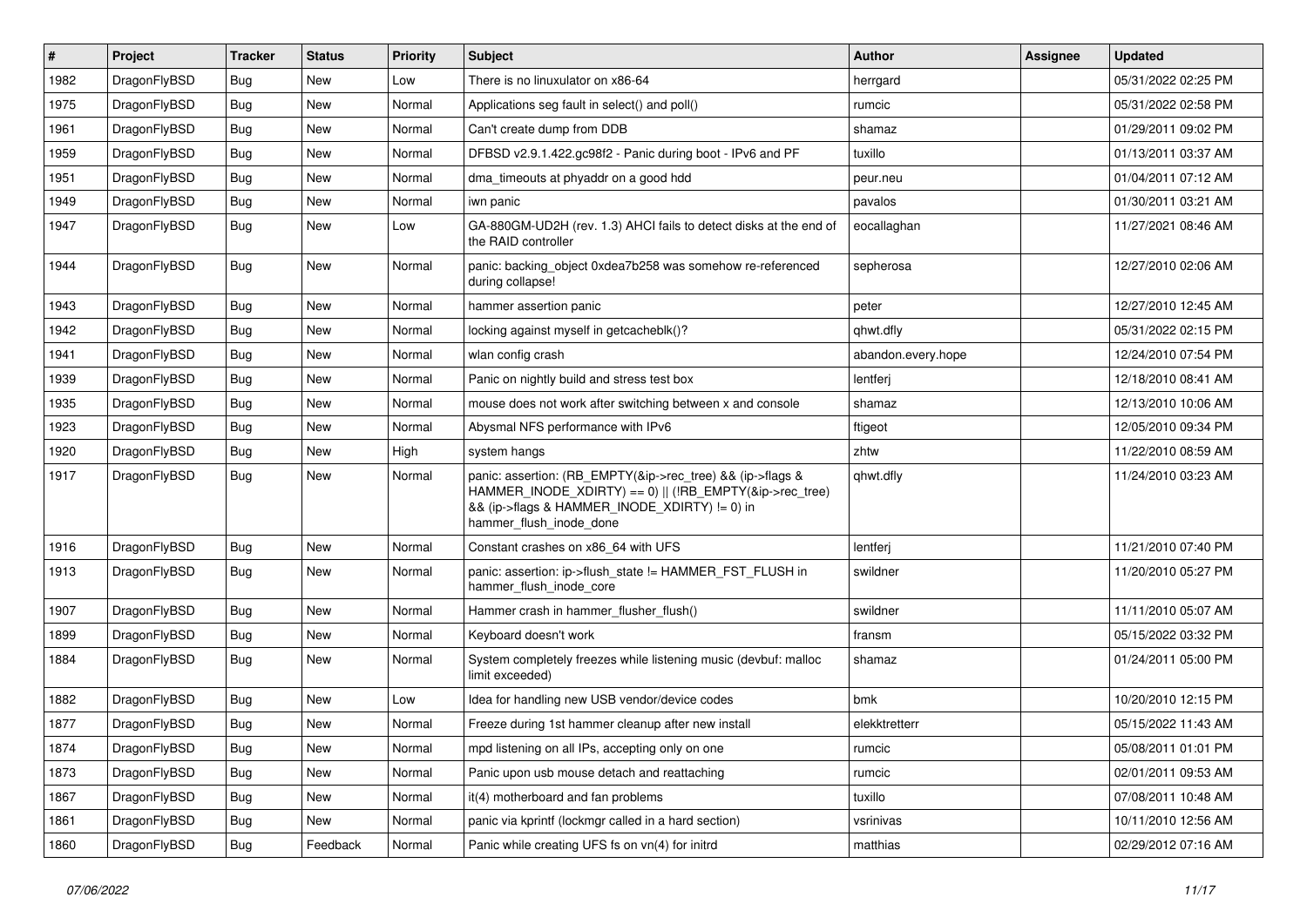| $\vert$ # | Project      | <b>Tracker</b> | <b>Status</b> | <b>Priority</b> | Subject                                                                                         | <b>Author</b>    | <b>Assignee</b> | <b>Updated</b>      |
|-----------|--------------|----------------|---------------|-----------------|-------------------------------------------------------------------------------------------------|------------------|-----------------|---------------------|
| 1850      | DragonFlyBSD | <b>Bug</b>     | <b>New</b>    | Normal          | volume-add on hammer root fs panic                                                              | Johannes.Hofmann |                 | 04/18/2019 04:27 AM |
| 1836      | DragonFlyBSD | Bug            | <b>New</b>    | Normal          | Incorrect TCP checksum show up in tcpdump                                                       | robgar1          |                 | 05/15/2022 11:22 AM |
| 1826      | DragonFlyBSD | <b>Bug</b>     | New           | Normal          | panic during boot: assertion so->so_port  in tcp_input                                          | ftigeot          |                 | 05/15/2022 11:05 AM |
| 1824      | DragonFlyBSD | Bug            | Feedback      | Normal          | kernel panic, x86, 2.7.3.859.ge5104                                                             | akirchhoff135014 |                 | 03/10/2013 07:49 AM |
| 1818      | DragonFlyBSD | Bug            | <b>New</b>    | Normal          | panic: Bad tailq NEXT (kqueue issue ?)                                                          | ftigeot          |                 | 05/15/2022 11:40 AM |
| 1786      | DragonFlyBSD | <b>Bug</b>     | New           | Normal          | Calling NULL function pointer initiates panic loop                                              | sjg              |                 | 10/11/2010 05:28 PM |
| 1774      | DragonFlyBSD | Bug            | <b>New</b>    | Normal          | New IP header cleanup branch available for testing                                              | dillon           |                 | 05/15/2022 10:59 AM |
| 1749      | DragonFlyBSD | Bug            | In Progress   | Normal          | HAMMER fsstress panic in hammer_flush_inode_core<br>'ip->flush_state != HAMMER_FST_FLUSH'       | vsrinivas        |                 | 05/11/2021 04:06 AM |
| 1745      | DragonFlyBSD | <b>Bug</b>     | Feedback      | Normal          | kmalloc panic                                                                                   | josepht          |                 | 05/11/2021 04:05 AM |
| 1744      | DragonFlyBSD | <b>Bug</b>     | In Progress   | Normal          | HAMMER fsstress panic in hammer_setup_child_callback                                            | vsrinivas        |                 | 05/11/2021 04:05 AM |
| 1727      | DragonFlyBSD | <b>Bug</b>     | Feedback      | Normal          | CD boot panic (2.6.1) (usb?)                                                                    | kiril            |                 | 05/15/2022 05:10 AM |
| 1718      | DragonFlyBSD | <b>Bug</b>     | Feedback      | Normal          | IDE disk drive not detected by x86 64 2.6.1 Live CD                                             | bcox             |                 | 11/27/2021 08:25 AM |
| 1717      | DragonFlyBSD | <b>Bug</b>     | Feedback      | Normal          | HAMMER panic in hammer cursor down()                                                            | josepht1         |                 | 05/11/2021 04:05 AM |
| 1695      | DragonFlyBSD | Bug            | <b>New</b>    | Normal          | NFS-related system breakdown                                                                    | Anonymous        |                 | 04/10/2014 12:35 AM |
| 1672      | DragonFlyBSD | <b>Bug</b>     | Feedback      | Normal          | panic (trap 12) around btree_search() in 2.4.1-RELEASE                                          | floid            |                 | 01/19/2015 03:36 AM |
| 1669      | DragonFlyBSD | <b>Bug</b>     | In Progress   | Normal          | Drive wont open using button                                                                    | elekktretterr    |                 | 02/29/2012 12:05 PM |
| 1668      | DragonFlyBSD | <b>Bug</b>     | Feedback      | Normal          | Power button not working                                                                        | elekktretterr    |                 | 03/10/2013 06:22 AM |
| 1661      | DragonFlyBSD | <b>Bug</b>     | In Progress   | Normal          | panic on password entry mount smb filesystem                                                    | vsrinivas        |                 | 11/27/2021 08:29 AM |
| 1634      | DragonFlyBSD | Bug            | <b>New</b>    | Normal          | panic: spin_lock: 0xe4ad1320, indefinitive wait!                                                | elekktretterr    |                 | 01/19/2015 03:21 AM |
| 1618      | DragonFlyBSD | <b>Bug</b>     | Feedback      | Normal          | collision for 'struct pmap' when using RPC and <sys user.h=""></sys>                            | carenas          |                 | 05/11/2021 04:05 AM |
| 1613      | DragonFlyBSD | <b>Bug</b>     | Feedback      | Normal          | USB Keyboard not working on master                                                              | elekktretterr    |                 | 05/11/2021 04:05 AM |
| 1594      | DragonFlyBSD | <b>Bug</b>     | <b>New</b>    | Normal          | Kernel panic during boot from Live CD on Dell E6400                                             | bodie            |                 | 05/11/2021 03:54 AM |
| 1592      | DragonFlyBSD | <b>Bug</b>     | Feedback      | Normal          | AcpiOSUnmapMemory: Warning, deallocation did not track<br>allocation.                           | eocallaghan      |                 | 06/02/2014 07:45 AM |
| 1591      | DragonFlyBSD | <b>Bug</b>     | Feedback      | Normal          | Lenovo X301 hangs with AHCI Driver CMD TIMEOUT<br>STS=d0 <bsy></bsy>                            | eocallaghan      |                 | 05/11/2021 04:05 AM |
| 1580      | DragonFlyBSD | Bug            | Feedback      | Normal          | Panic (Fatal trap 12: page fault while in kernel mode) while playing<br>with pf and netif names | rumcic           |                 | 12/21/2018 01:21 AM |
| 1577      | DragonFlyBSD | <b>Bug</b>     | Feedback      | Normal          | panic: assertion: leaf->base.obj_id == ip->obj_id in<br>hammer_ip_delete_range                  | qhwt+dfly        |                 | 05/11/2021 04:01 AM |
| 1563      | DragonFlyBSD | Bug            | Feedback      | Normal          | reset(1) doesn't reset terminal to the defaults                                                 | hasso            |                 | 03/10/2013 04:17 AM |
| 1560      | DragonFlyBSD | <b>Bug</b>     | Feedback      | Normal          | Unable to modify partition table on ThinkPad T61p during install                                | rehsack          |                 | 01/15/2015 08:57 AM |
| 1559      | DragonFlyBSD | Bug            | New           | Normal          | kernel trap                                                                                     | phma             |                 | 11/27/2021 08:43 AM |
| 1525      | DragonFlyBSD | <b>Bug</b>     | New           | Normal          | boehm-gc problems                                                                               | hasso            |                 | 10/13/2012 07:13 PM |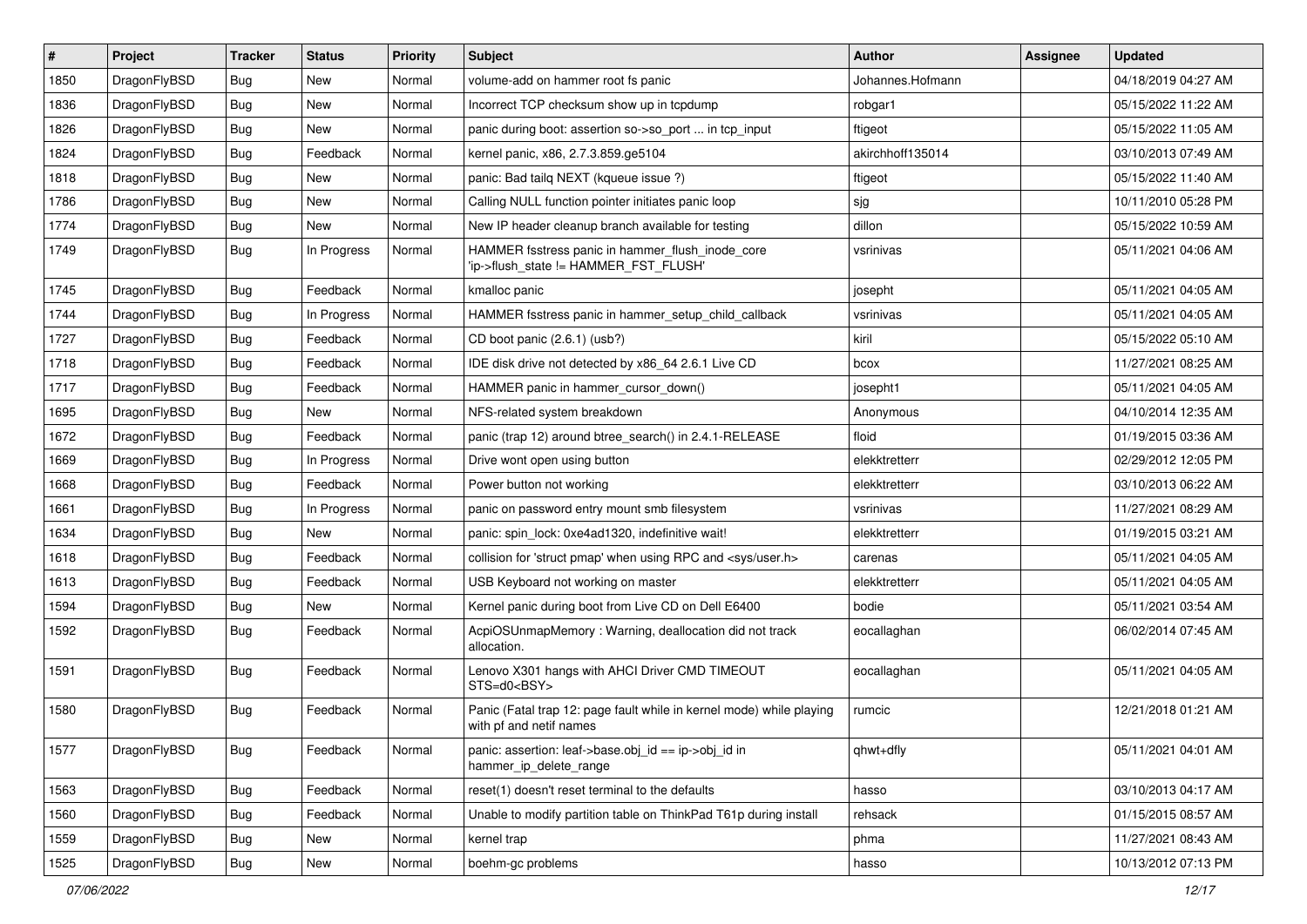| $\#$ | Project      | <b>Tracker</b> | <b>Status</b> | <b>Priority</b> | <b>Subject</b>                                                                                                                                            | <b>Author</b>      | Assignee | <b>Updated</b>      |
|------|--------------|----------------|---------------|-----------------|-----------------------------------------------------------------------------------------------------------------------------------------------------------|--------------------|----------|---------------------|
| 1521 | DragonFlyBSD | <b>Bug</b>     | Feedback      | Normal          | amd64 2.4 livecd won't mount root at boot                                                                                                                 | bolapara           |          | 01/28/2018 03:45 AM |
| 1502 | DragonFlyBSD | <b>Bug</b>     | In Progress   | Normal          | Lock while deleting files from nohistory HAMMER directories                                                                                               | hasso              |          | 03/10/2013 04:28 AM |
| 1489 | DragonFlyBSD | <b>Bug</b>     | Feedback      | Normal          | panic: ufs dirbad: bad dir                                                                                                                                | rumcic             |          | 03/10/2013 04:34 AM |
| 1486 | DragonFlyBSD | Bug            | Feedback      | Normal          | Interrupt storm related to SATA DVD device                                                                                                                | hasso              |          | 05/11/2021 04:01 AM |
| 1481 | DragonFlyBSD | Bug            | Feedback      | Normal          | panic: assertion: kva_p(buf) in soopt_from_kbuf (after ipfw pipe<br>show, 2.2.1-R)                                                                        | combiner           |          | 05/11/2021 04:01 AM |
| 1463 | DragonFlyBSD | Bug            | <b>New</b>    | Normal          | Mountroot before drives are initialized                                                                                                                   | elekktretterr      |          | 12/07/2010 01:30 PM |
| 1456 | DragonFlyBSD | Bug            | Feedback      | Normal          | Microsoft wireless desktop problems                                                                                                                       | elekktretterr      |          | 01/15/2015 08:34 AM |
| 1454 | DragonFlyBSD | Bug            | Feedback      | Normal          | Unable to boot from external USB DVD drive                                                                                                                | elekktretterr      |          | 05/11/2021 04:01 AM |
| 1448 | DragonFlyBSD | Bug            | Feedback      | Normal          | panic: assertion: _tp->tt_msg->tt_cpuid == mycpuid in<br>tcp_callout_active tcp_output tcp_usr_send netmsg_pru_send<br>netmsg_service tcpmsg_service_loop | dillon             |          | 05/11/2021 04:00 AM |
| 1429 | DragonFlyBSD | <b>Bug</b>     | Feedback      | Normal          | vkernel bug - "mfree: m->m_nextpkt != NULL"                                                                                                               | dillon             |          | 05/11/2021 04:00 AM |
| 1398 | DragonFlyBSD | Submit         | In Progress   | Normal          | hdestroy(3) restricts hash key to point to malloc'ed space                                                                                                | Anonymous          |          | 08/20/2021 04:06 PM |
| 1387 | DragonFlyBSD | Bug            | Feedback      | Normal          | zero-size malloc and ps: kvm_getprocs: Bad address                                                                                                        | qhwt+dfly          |          | 05/11/2021 04:00 AM |
| 1368 | DragonFlyBSD | Bug            | In Progress   | Normal          | suspend signal race?                                                                                                                                      | qhwt+dfly          |          | 05/11/2021 03:51 AM |
| 1336 | DragonFlyBSD | Bug            | In Progress   | Normal          | Still looking for reports of missed directory entries w/ HAMMER                                                                                           | dillon             |          | 05/11/2021 04:00 AM |
| 1332 | DragonFlyBSD | <b>Bug</b>     | Feedback      | Normal          | DFBSD 2.2 - Booting usbcdrom/usbsticks on thinkpad hangs on<br>"BTX Halted"                                                                               | tuxillo            |          | 05/11/2021 04:00 AM |
| 1330 | DragonFlyBSD | Bug            | Feedback      | Normal          | Hammer, usb disk, SYNCHRONIZE CACHE failure                                                                                                               | josepht            |          | 06/02/2014 04:56 AM |
| 1313 | DragonFlyBSD | Bug            | New           | Low             | Signal code in kernel needs major overhaul (signal queues,<br>si code, si addr)                                                                           | hasso              |          | 05/11/2021 04:00 AM |
| 1307 | DragonFlyBSD | <b>Bug</b>     | In Progress   | Normal          | hammer tid -2 shows unexpected result                                                                                                                     | corecode           |          | 10/18/2016 05:29 PM |
| 1282 | DragonFlyBSD | Bug            | Feedback      | Normal          | panic (trap 12) when booting SMP kernel on Atom 330 (dual core)                                                                                           | tomaz.borstnar     |          | 05/11/2021 04:00 AM |
| 1250 | DragonFlyBSD | <b>Bug</b>     | Feedback      | Normal          | Panic upon plugging an USB flash drive into the machine                                                                                                   | rumcic             |          | 03/10/2013 05:17 AM |
| 1249 | DragonFlyBSD | <b>Bug</b>     | Feedback      | Normal          | panic: ffs vfree: freeing free inode                                                                                                                      | rumcic             |          | 03/10/2013 05:13 AM |
| 1246 | DragonFlyBSD | Bug            | New           | Normal          | bad resolution (monitor desync) with livedvd                                                                                                              | Przem0l            |          | 02/18/2014 06:29 AM |
| 1218 | DragonFlyBSD | Bug            | In Progress   | Normal          | panic: assertion: error == 0 in hammer_start_transaction                                                                                                  | rumcic             |          | 05/11/2021 04:00 AM |
| 1194 | DragonFlyBSD | Bug            | New           | Normal          | SCSI errors while trying to copy photos from my camera                                                                                                    | elekktretterr      |          | 01/14/2015 04:39 PM |
| 1193 | DragonFlyBSD | <b>Bug</b>     | New           | Normal          | kernel doesn't recognize cdrom drive                                                                                                                      | nonsolosoft        |          | 01/25/2014 09:11 PM |
| 1192 | DragonFlyBSD | Submit         | New           | Normal          | KKASSERTs in sys/kern/uipc_{msg,socket}.c are too strict                                                                                                  | rumcic             |          | 05/11/2021 04:07 AM |
| 1185 | DragonFlyBSD | <b>Bug</b>     | New           | High            | need a tool to merge changes into /etc                                                                                                                    | wa1ter             |          | 02/18/2014 06:02 AM |
| 1181 | DragonFlyBSD | Bug            | In Progress   | Normal          | ACX111 panic                                                                                                                                              | elekktretterr      |          | 05/11/2021 04:00 AM |
| 1148 | DragonFlyBSD | <b>Bug</b>     | In Progress   | Low             | BCM4311 wireless network adapter detected but not functional                                                                                              | archimedes.gaviola |          | 05/11/2021 04:00 AM |
| 1144 | DragonFlyBSD | Bug            | Feedback      | Normal          | Incorrect clock under KVM                                                                                                                                 | msylvan            |          | 03/09/2013 01:17 PM |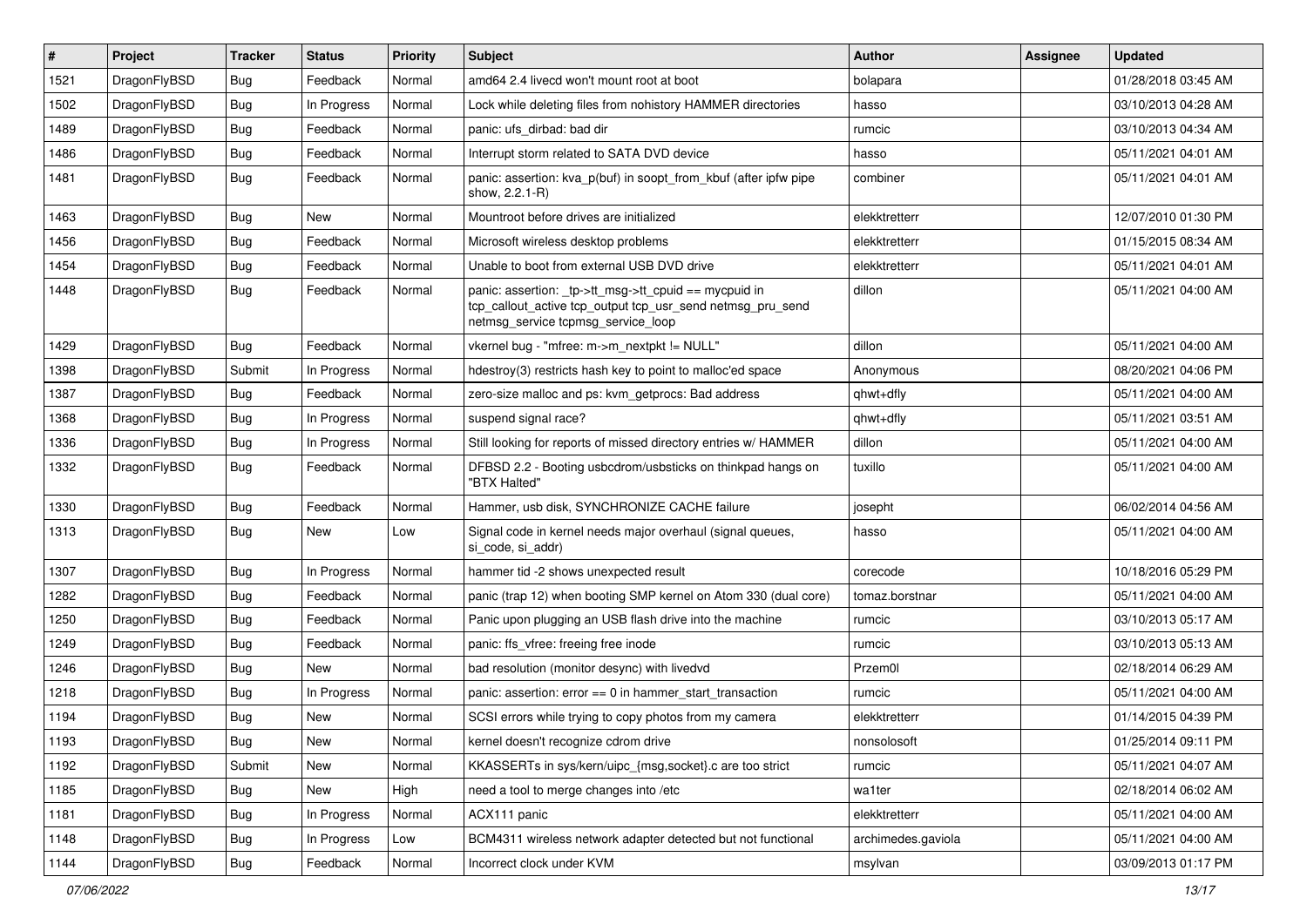| $\pmb{\#}$ | Project      | <b>Tracker</b> | <b>Status</b> | <b>Priority</b> | Subject                                                                      | <b>Author</b>     | <b>Assignee</b> | <b>Updated</b>      |
|------------|--------------|----------------|---------------|-----------------|------------------------------------------------------------------------------|-------------------|-----------------|---------------------|
| 1101       | DragonFlyBSD | Bug            | Feedback      | Normal          | ohci related panic                                                           | polachok          |                 | 05/11/2021 04:00 AM |
| 989        | DragonFlyBSD | Bug            | <b>New</b>    | Normal          | installer/fdisk trouble with wrapped values                                  | Discodestroyer    |                 | 02/18/2014 06:27 AM |
| 979        | DragonFlyBSD | Bug            | Feedback      | Normal          | Failure-prone USB mass storage (SB600? msdosfs? CAM?)                        | floid             |                 | 01/15/2015 08:38 AM |
| 884        | DragonFlyBSD | Bug            | In Progress   | High            | Performance/memory problems under filesystem IO load                         | hasso             |                 | 05/11/2021 03:50 AM |
| 846        | DragonFlyBSD | Bug            | Feedback      | Normal          | USB bugs:usb mouse can't used!                                               | frankning         |                 | 01/15/2015 08:36 AM |
| 806        | DragonFlyBSD | Bug            | Feedback      | Normal          | boot error on MacBook                                                        | tralamazza        |                 | 06/04/2022 05:28 AM |
| 725        | DragonFlyBSD | Bug            | In Progress   | Low             | 'make distribution' fails w/'ro' /usr/obj                                    | c.turner          |                 | 03/09/2013 01:01 PM |
| 604        | DragonFlyBSD | Bug            | In Progress   | Normal          | 1.8.1-RELEASE - clock runs fast on mainboard ASUS P5A-B                      | yeti              |                 | 05/11/2021 03:55 AM |
| 599        | DragonFlyBSD | <b>Bug</b>     | New           | Urgent          | 1.9.0 reproducable panic                                                     | pavalos           |                 | 12/22/2010 01:08 AM |
| 570        | DragonFlyBSD | Bug            | Feedback      | Normal          | 1.8.x: ACPI problems                                                         | qhwt+dfly         |                 | 06/02/2014 03:45 AM |
| 331        | DragonFlyBSD | Bug            | In Progress   | Normal          | ftpsesame (aka Bridging S01E03)                                              | bastyaelvtars     |                 | 03/09/2013 12:28 PM |
| 285        | DragonFlyBSD | Bug            | Feedback      | Low             | interrupt latency with re without ip address configured                      | thomas.nikolajsen |                 | 02/20/2014 10:30 AM |
| 243        | DragonFlyBSD | <b>Bug</b>     | Feedback      | Normal          | weird behavior in the shell                                                  | swildner          |                 | 05/31/2022 02:51 PM |
| 2353       | DragonFlyBSD | <b>Bug</b>     | In Progress   | Normal          | panic: assertion "gd->gd_spinlocks_wr == 0" failed in<br>bsd4 schedulerclock | jaydg             | alexh           | 11/28/2012 01:57 AM |
| 2100       | DragonFlyBSD | Bug            | Feedback      | Normal          | devfs related panic                                                          | sepherosa         | alexh           | 07/10/2011 02:29 PM |
| 1538       | DragonFlyBSD | Bug            | New           | Low             | mountroot should probe file systems                                          | corecode          | alexh           | 11/24/2010 06:35 PM |
| 1430       | DragonFlyBSD | Bug            | <b>New</b>    | Normal          | Buggy $w(1)$ ?                                                               | hasso             | alexh           | 11/24/2010 08:09 AM |
| 1127       | DragonFlyBSD | Bug            | Feedback      | Low             | cdrom drive not detected                                                     | tgr               | corecode        | 01/15/2015 08:55 AM |
| 3154       | DragonFlyBSD | Submit         | <b>New</b>    | Normal          | Update serial handling in bootloader                                         | ddegroot          | dillon          | 11/06/2018 11:21 PM |
| 2819       | DragonFlyBSD | Bug            | In Progress   | Normal          | Random micro system freezes after a week of uptime                           | ftigeot           | dillon          | 08/16/2015 08:46 PM |
| 2092       | DragonFlyBSD | <b>Bug</b>     | New           | Normal          | Panic: Bad link elm 0x next->prev != elm                                     | masterblaster     | dillon          | 12/04/2011 12:49 PM |
| 2037       | DragonFlyBSD | Bug            | Feedback      | Normal          | Panic Bad link elm while building packages                                   | ftigeot           | dillon          | 04/21/2011 07:20 AM |
| 1831       | DragonFlyBSD | <b>Bug</b>     | Feedback      | High            | HAMMER "malloc limit exceeded" panic                                         | eocallaghan       | dillon          | 06/04/2022 04:38 AM |
| 1411       | DragonFlyBSD | Bug            | Feedback      | Normal          | Burning doesn't work with ahci(4)                                            | hasso             | dillon          | 05/11/2021 04:00 AM |
| 3031       | DragonFlyBSD | Submit         | In Progress   | Normal          | Update drm/radeon to Linux 4.7.10 as much as possible                        | davshao           | ftigeot         | 08/19/2021 12:33 PM |
| 2870       | DragonFlyBSD | <b>Bug</b>     | <b>New</b>    | High            | Broken text and icons when glamor acceleration is used                       | 375gnu            | ftigeot         | 01/31/2016 12:13 AM |
| 1593       | DragonFlyBSD | Bug            | Feedback      | Normal          | panic: assertion: ccb == ap->ap_err_ccb in ahci_put_err_ccb                  | ftigeot           | ftigeot         | 05/15/2022 05:09 AM |
| 1964       | DragonFlyBSD | <b>Bug</b>     | <b>New</b>    | Normal          | iwn (panic assertion : wlan assert serialized)                               | sjmm.ptr          | josepht         | 02/01/2011 12:57 PM |
| 1946       | DragonFlyBSD | <b>Bug</b>     | New           | Normal          | ieee80211 panic                                                              | pavalos           | josepht         | 01/27/2011 06:00 PM |
| 385        | DragonFlyBSD | <b>Bug</b>     | Feedback      | Low             | Mail archive address removal                                                 | justin            | justin          | 03/09/2013 11:24 AM |
| 1969       | DragonFlyBSD | Bug            | New           | Normal          | pf-related network problem                                                   | pavalos           | lentferj        | 02/01/2011 06:57 PM |
| 2549       | DragonFlyBSD | <b>Bug</b>     | In Progress   | Normal          | netgraph7: Kernel page fault.                                                | russiane39        | nant            | 05/10/2013 11:20 PM |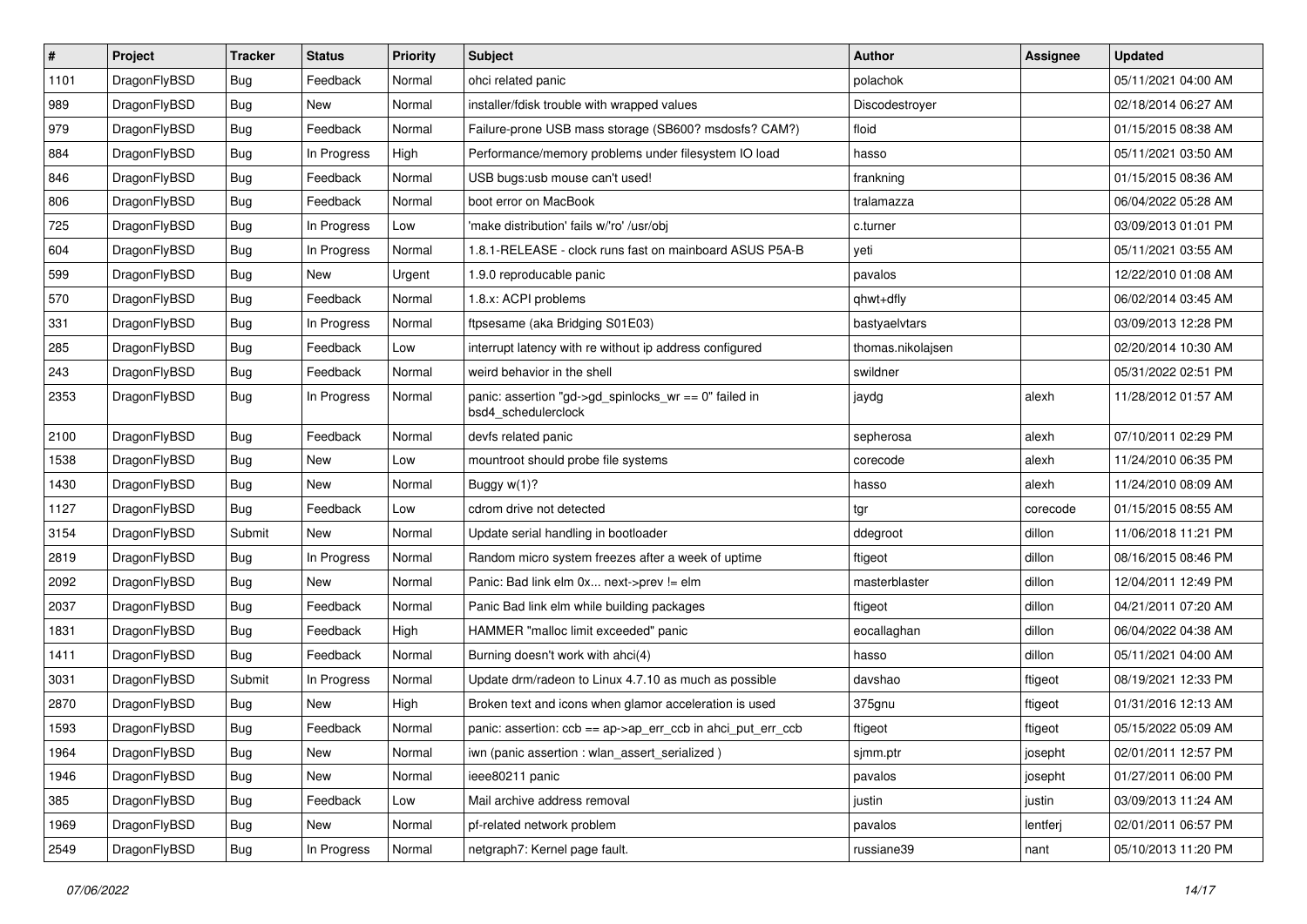| #    | Project      | <b>Tracker</b> | <b>Status</b> | <b>Priority</b> | Subject                                                                                                                                                  | <b>Author</b> | Assignee  | <b>Updated</b>      |
|------|--------------|----------------|---------------|-----------------|----------------------------------------------------------------------------------------------------------------------------------------------------------|---------------|-----------|---------------------|
| 679  | DragonFlyBSD | <b>Bug</b>     | New           | Low             | Netgraph backward compatibility for old *LEN constants                                                                                                   | nant          | nant      | 02/18/2014 05:45 AM |
| 2822 | DragonFlyBSD | <b>Bug</b>     | New           | Normal          | USB 3.0 stick throws "reading primary partition table: error<br>accessing offset 000[] for 152" error, while the stick works on any<br>other OS I tested | revuwa        | profmakx  | 06/29/2015 05:56 AM |
| 2746 | DragonFlyBSD | Bug            | New           | Normal          | some fraction of xterms started from the xmonad window manager<br>get killed with SIGALRM                                                                | isenmann      | profmakx  | 12/28/2014 02:51 AM |
| 600  | DragonFlyBSD | <b>Bug</b>     | New           | Low             | /sys/libkern/karc4random                                                                                                                                 | robin_carey5  | profmakx  | 01/19/2015 03:07 AM |
| 2825 | DragonFlyBSD | <b>Bug</b>     | New           | High            | 3x dhclient = hanging system (objcache exhausted)                                                                                                        | jaccovonb     | sepherosa | 05/11/2021 03:55 AM |
| 168  | DragonFlyBSD | <b>Bug</b>     | In Progress   | Normal          | Livelocked limit engaged while trying to setup IPW wireless                                                                                              | mschacht      | sepherosa | 05/11/2021 04:05 AM |
| 1769 | DragonFlyBSD | <b>Bug</b>     | New           | Normal          | panic: assertion: _tp->tt_msg->tt_cpuid == mycpuid in<br>tcp callout active                                                                              | pavalos       | sjg       | 05/15/2022 11:07 AM |
| 1532 | DragonFlyBSD | Bug            | New           | Low             | jemalloc doesn't work on DragonFly                                                                                                                       | hasso         | sjg       | 08/02/2011 01:14 AM |
| 1302 | DragonFlyBSD | Bug            | In Progress   | Normal          | Checkpoint regression?                                                                                                                                   | sjg           | sjg       | 07/10/2013 05:22 PM |
| 2585 | DragonFlyBSD | <b>Bug</b>     | New           | Normal          | Dfly 3.4.3 on ESXi 5.1, HP Smart Array P410 passthrough<br>recognised, but not functioning                                                               | yggdrasil     | swildner  | 05/09/2022 08:14 AM |
| 2265 | DragonFlyBSD | Bug            | New           | Normal          | mbsrtowcs does not properly handle invalid mbstate_t in ps                                                                                               | c.turner1     | swildner  | 01/10/2012 07:56 PM |
| 2252 | DragonFlyBSD | Bug            | <b>New</b>    | Low             | snd_hda not useable if loaded via /boot/loader.conf                                                                                                      | xbit          | swildner  | 12/14/2011 12:23 AM |
| 1714 | DragonFlyBSD | Bug            | New           | Low             | hwpmc                                                                                                                                                    | alexh         | swildner  | 08/18/2012 02:03 PM |
| 341  | DragonFlyBSD | Bug            | <b>New</b>    | Normal          | Vinum erroneously repors devices as busy                                                                                                                 | corecode      | swildner  | 01/21/2012 04:50 AM |
| 3318 | DragonFlyBSD | <b>Bug</b>     | In Progress   | Normal          | Segmenation fault when a process resumed with checkpt exits                                                                                              | zabolekar     | tuxillo   | 06/18/2022 08:24 AM |
| 3314 | DragonFlyBSD | Bug            | New           | Normal          | Bring virtio_console(4) from FreeBSD                                                                                                                     | tuxillo       | tuxillo   | 05/29/2022 08:24 AM |
| 3295 | DragonFlyBSD | Bug            | In Progress   | Normal          | Adapt devel/libvirt for nvmm                                                                                                                             | tuxillo       | tuxillo   | 11/03/2021 04:56 PM |
| 3205 | DragonFlyBSD | Bug            | Feedback      | High            | Go compiler net test failing                                                                                                                             | t dfbsd       | tuxillo   | 05/10/2021 02:45 AM |
| 3160 | DragonFlyBSD | Submit         | In Progress   | Normal          | State the implementation difference in pkill/pgrep manual                                                                                                | sevan         | tuxillo   | 06/03/2022 05:15 PM |
| 3145 | DragonFlyBSD | Submit         | In Progress   | Normal          | Update libelf to FreeBSD 12 current and build as base library usable<br>by ports                                                                         | davshao       | tuxillo   | 08/20/2021 03:58 PM |
| 3028 | DragonFlyBSD | Bug            | In Progress   | Normal          | installer: confusion of set/get disk encryption passphrase dialogs                                                                                       | liweitianux   | tuxillo   | 06/03/2022 05:13 PM |
| 2721 | DragonFlyBSD | Submit         | Feedback      | Low             | Some few zalloc calls to objcache ones replacements                                                                                                      | dclink        | tuxillo   | 05/11/2021 04:08 AM |
| 2717 | DragonFlyBSD | Submit         | Feedback      | Normal          | Out of range numeric handling                                                                                                                            | dclink        | tuxillo   | 05/11/2021 04:08 AM |
| 2496 | DragonFlyBSD | Bug            | <b>New</b>    | Normal          | NTFS malloc limit exceeded                                                                                                                               | plasmob       | tuxillo   | 02/19/2013 08:47 AM |
| 2438 | DragonFlyBSD | Submit         | Feedback      | Normal          | <b>TRIM</b> fixes                                                                                                                                        | Anonymous     | tuxillo   | 05/11/2021 03:45 AM |
| 2416 | DragonFlyBSD | <b>Bug</b>     | New           | Normal          | ".' entry can be removed on mounted nfs filesystem                                                                                                       | ftigeot       | tuxillo   | 06/03/2014 04:40 AM |
| 2358 | DragonFlyBSD | <b>Bug</b>     | In Progress   | Normal          | DFBSD v3.0.2.32.g928ca - panic: hammer: insufficient undo FIFO<br>space!                                                                                 | tuxillo       | tuxillo   | 05/10/2021 02:50 AM |
| 1921 | DragonFlyBSD | <b>Bug</b>     | In Progress   | Normal          | we miss mlockall                                                                                                                                         | alexh         | tuxillo   | 06/18/2022 04:08 AM |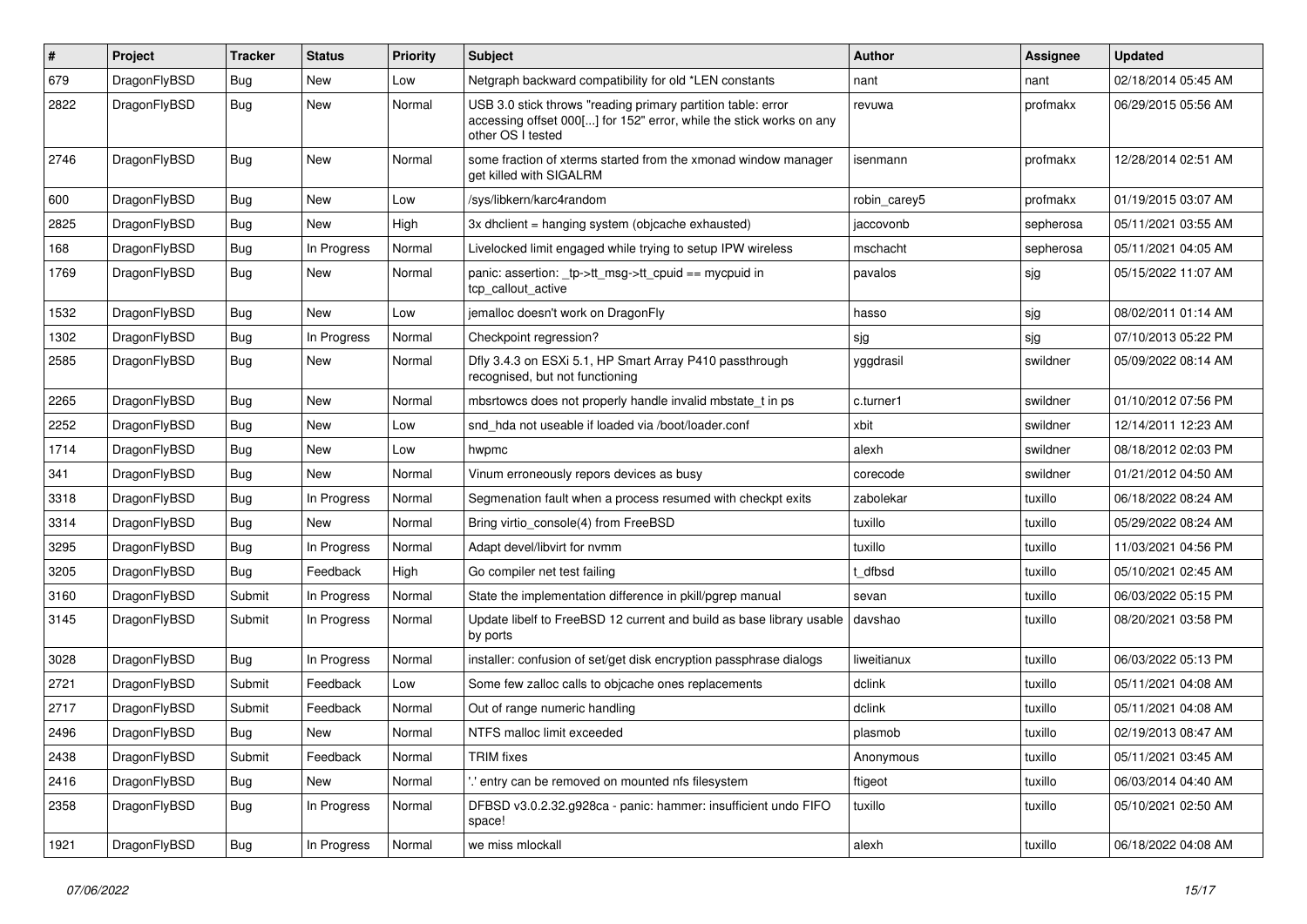| #    | Project      | <b>Tracker</b> | <b>Status</b> | <b>Priority</b> | Subject                                                                                      | <b>Author</b>    | <b>Assignee</b> | <b>Updated</b>      |
|------|--------------|----------------|---------------|-----------------|----------------------------------------------------------------------------------------------|------------------|-----------------|---------------------|
| 1876 | DragonFlyBSD | Bug            | New           | Normal          | devfs in $ ail + logging$ out from console(ttyv1+) -> panic                                  | qhwt.dfly        | tuxillo         | 05/31/2022 03:24 PM |
| 1819 | DragonFlyBSD | Bug            | In Progress   | Low             | truss - Major revamping task list                                                            | tuxillo          | tuxillo         | 11/27/2021 08:45 AM |
| 1700 | DragonFlyBSD | Submit         | In Progress   | Normal          | skip boot2 menu on <enter></enter>                                                           | Johannes.Hofmann | tuxillo         | 05/15/2022 08:35 AM |
| 1587 | DragonFlyBSD | <b>Bug</b>     | Feedback      | Normal          | can't gdb across fork                                                                        | corecode         | tuxillo         | 05/11/2021 03:54 AM |
| 1584 | DragonFlyBSD | Bug            | In Progress   | Normal          | can't use ssh from jail: debug1: read passphrase: can't open<br>/dev/tty: Device busy        | corecode         | tuxillo         | 05/11/2021 03:53 AM |
| 1583 | DragonFlyBSD | Bug            | In Progress   | Normal          | panic: assertion: cursor->trans->sync_lock_refs > 0 in<br>hammer_recover_cursor              | corecode         | tuxillo         | 05/11/2021 03:53 AM |
| 1579 | DragonFlyBSD | <b>Bug</b>     | Feedback      | Normal          | dfly 2.4.1 does not like HP DL360G4p and Smart Array 6400 with<br>MSA20                      | tomaz.borstnar   | tuxillo         | 06/02/2014 02:44 PM |
| 1556 | DragonFlyBSD | <b>Bug</b>     | <b>New</b>    | Normal          | many processes stuck in "hmrrcm", system unusable                                            | corecode         | tuxillo         | 05/11/2021 03:52 AM |
| 1547 | DragonFlyBSD | <b>Bug</b>     | In Progress   | Normal          | disklabel64 automatic sizing                                                                 | corecode         | tuxillo         | 05/11/2021 03:52 AM |
| 1528 | DragonFlyBSD | <b>Bug</b>     | In Progress   | Normal          | ktrace does not show proper return values for pipe(2)                                        | corecode         | tuxillo         | 05/11/2021 03:52 AM |
| 1475 | DragonFlyBSD | <b>Bug</b>     | In Progress   | Normal          | kernel blocks with low memory and syscons setting a high res mode<br>/ scrollback            | corecode         | tuxillo         | 05/11/2021 03:52 AM |
| 1474 | DragonFlyBSD | Bug            | <b>New</b>    | Normal          | ithread 1 unexpectedly rescheduled                                                           | corecode         | tuxillo         | 05/11/2021 03:52 AM |
| 1469 | DragonFlyBSD | <b>Bug</b>     | In Progress   | Normal          | Hammer history security concern                                                              | corecode         | tuxillo         | 05/11/2021 03:52 AM |
| 1442 | DragonFlyBSD | <b>Bug</b>     | <b>New</b>    | Normal          | blocking SIGSEGV and triggering a segment violation produces an<br>all CPU consuming process | corecode         | tuxillo         | 05/11/2021 03:52 AM |
| 1440 | DragonFlyBSD | <b>Bug</b>     | <b>New</b>    | Normal          | ptrace/gdb doesn't work after process blocks SIGTRAP                                         | corecode         | tuxillo         | 05/11/2021 03:52 AM |
| 1428 | DragonFlyBSD | <b>Bug</b>     | Feedback      | Low             | POSIX.1e implementation is too old                                                           | hasso            | tuxillo         | 05/11/2021 04:00 AM |
| 1397 | DragonFlyBSD | <b>Bug</b>     | Feedback      | Normal          | jobs -I output inconsistency when called from script                                         | Anonymous        | tuxillo         | 05/15/2022 05:07 AM |
| 1390 | DragonFlyBSD | <b>Bug</b>     | In Progress   | Normal          | Use id_t type for $\{get, set\}$ priority $()$                                               | Anonymous        | tuxillo         | 07/05/2019 02:18 AM |
| 1293 | DragonFlyBSD | <b>Bug</b>     | <b>New</b>    | Normal          | 2.2.1-REL Installer Request                                                                  | mk               | tuxillo         | 05/11/2021 04:00 AM |
| 1287 | DragonFlyBSD | <b>Bug</b>     | Feedback      | Normal          | altq configuration doesn't work                                                              | corecode         | tuxillo         | 05/11/2021 03:51 AM |
| 1198 | DragonFlyBSD | <b>Bug</b>     | <b>New</b>    | High            | DDB loops panic in db read bytes                                                             | corecode         | tuxillo         | 05/11/2021 03:51 AM |
| 1030 | DragonFlyBSD | <b>Bug</b>     | In Progress   | Normal          | msdosfs umount panic                                                                         | corecode         | tuxillo         | 05/11/2021 03:51 AM |
| 998  | DragonFlyBSD | <b>Bug</b>     | In Progress   | Normal          | Unconfiguring a vn while it is mounted                                                       | rumcic           | tuxillo         | 05/11/2021 04:00 AM |
| 911  | DragonFlyBSD | Bug            | Feedback      | Normal          | kldload/kernel linker can exceed malloc reserve and panic system                             | corecode         | tuxillo         | 05/11/2021 03:51 AM |
| 901  | DragonFlyBSD | Bug            | Feedback      | Normal          | route show needs to get data from all cpus                                                   | corecode         | tuxillo         | 05/11/2021 03:50 AM |
| 847  | DragonFlyBSD | <b>Bug</b>     | Feedback      | Normal          | processes getting stuck on mount point                                                       | corecode         | tuxillo         | 05/11/2021 03:50 AM |
| 781  | DragonFlyBSD | <b>Bug</b>     | In Progress   | Normal          | fdisk uses wrong geometry on usb flash drives                                                | corecode         | tuxillo         | 05/11/2021 03:50 AM |
| 742  | DragonFlyBSD | <b>Bug</b>     | In Progress   | Normal          | umount problems with multiple mounts                                                         | corecode         | tuxillo         | 06/25/2022 04:02 AM |
| 731  | DragonFlyBSD | <b>Bug</b>     | New           | Normal          | system freeze on "slice too large"                                                           | corecode         | tuxillo         | 06/25/2022 04:01 AM |
| 3089 | DragonFlyBSD | Bug            | In Progress   | Normal          | vtnet(4) - disable TCP checksum offload by default                                           | jlane            | vadaszi         | 05/11/2021 04:14 AM |